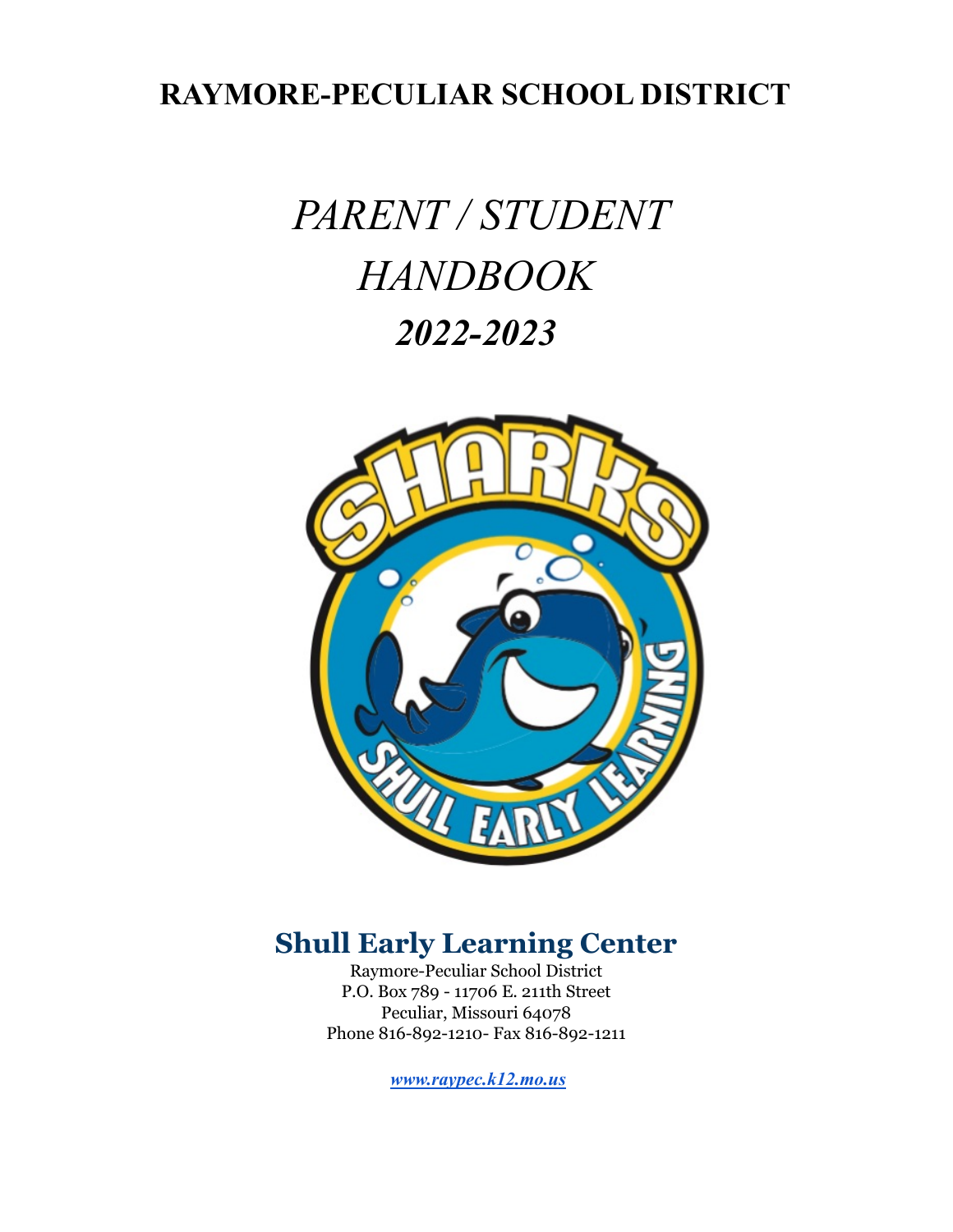# **RAYMORE-PECULIAR SCHOOL DISTRICT MISSION STATEMENT**

**"**Preparing EACH student for a Successful and Meaningful Life."

# **VISION STATEMENT**

**"**A future-focused community with a commitment to lifelong learning ."

#### **NON-DISCRIMINATION STATEMENT**

The Raymore-Peculiar R-II School District Board of Education is committed to maintaining a workplace and educational environment that is free from discrimination and harassment in admission or access to, or treatment or employment in, its programs, services, activities and facilities.

In accordance with law, the district strictly prohibits discrimination and harassment against employees, students or others on the basis of race, color, religion, sex, national origin, ancestry, disability, age, genetic information or any other characteristic protected by law in its programs, activities or in employment. The board also prohibits retaliatory actions against those who report or participate in the investigation of prohibited discrimination or harassment. The Raymore-Peculiar R-II School District is an equal opportunity employer.

The district also provides equal access to the Boy Scouts of America, the Girl Scouts of the United States of America and other designated youth groups in accordance with federal law.

The district will identify, evaluate and provide a free, appropriate education to all students with disabilities accordance with law. Anyone who knows or believes that a student may have a disability - regardless of whether the student is currently enrolled in the Raymore-Peculiar R-II School District - is encouraged to contact the district's compliance officer listed below.

Anyone who, because of a disability, requires an auxiliary aid or service for effective communication or requires a modification of policies or procedures to participate in a program, service or activity should contact the compliance officer listed below as soon as possible, but no later than 48 hours before the scheduled event.

The district's non-discrimination policy and grievance forms are available at any district office. The following compliance officer has been designated to address inquiries, questions and grievances regarding the district's non-discrimination policies: Assistant Superintendent of Human Resources, P.O. Box 789, Peculiar, MO 64078. 816-892-1300.

# **BOARD OF EDUCATION**

Ruth Johnson, President: [Ruth.Johnson@raypec.org](mailto:Ruth.Johnson@raypec.org) Deanna Olson,Vice-President: [Deanna.Olson@raypec.org](mailto:Maria.Davies@raypec.org) Carol Barnes, Member: [Carol.Barnes@raypec.org](mailto:Carol.Barnes@raypec.org) Paul Coffman, Member [Paul.Coffman@raypec.org](mailto:Paul.Coffman@raypec.org) Billy King, Member: [Billy.King@raypec.org](mailto:Ryan.Wescoat@raypec.org) Bill Lowe, Member: [Bill.Lowe@raypec.org](mailto:Bill.Lowe@raypec.org) Kim York, Member: [Kim.York@raypec.org](mailto:Kim.York@raypec.org) Pam Steele, Board Secretary: [Pam.Steele@raypec.org](mailto:Pam.Steele@raypec.org) Cyndee Byous, Board Treasurer: [Cyndee.Byous@raypec.org](mailto:Cyndee.Byous@raypec.org)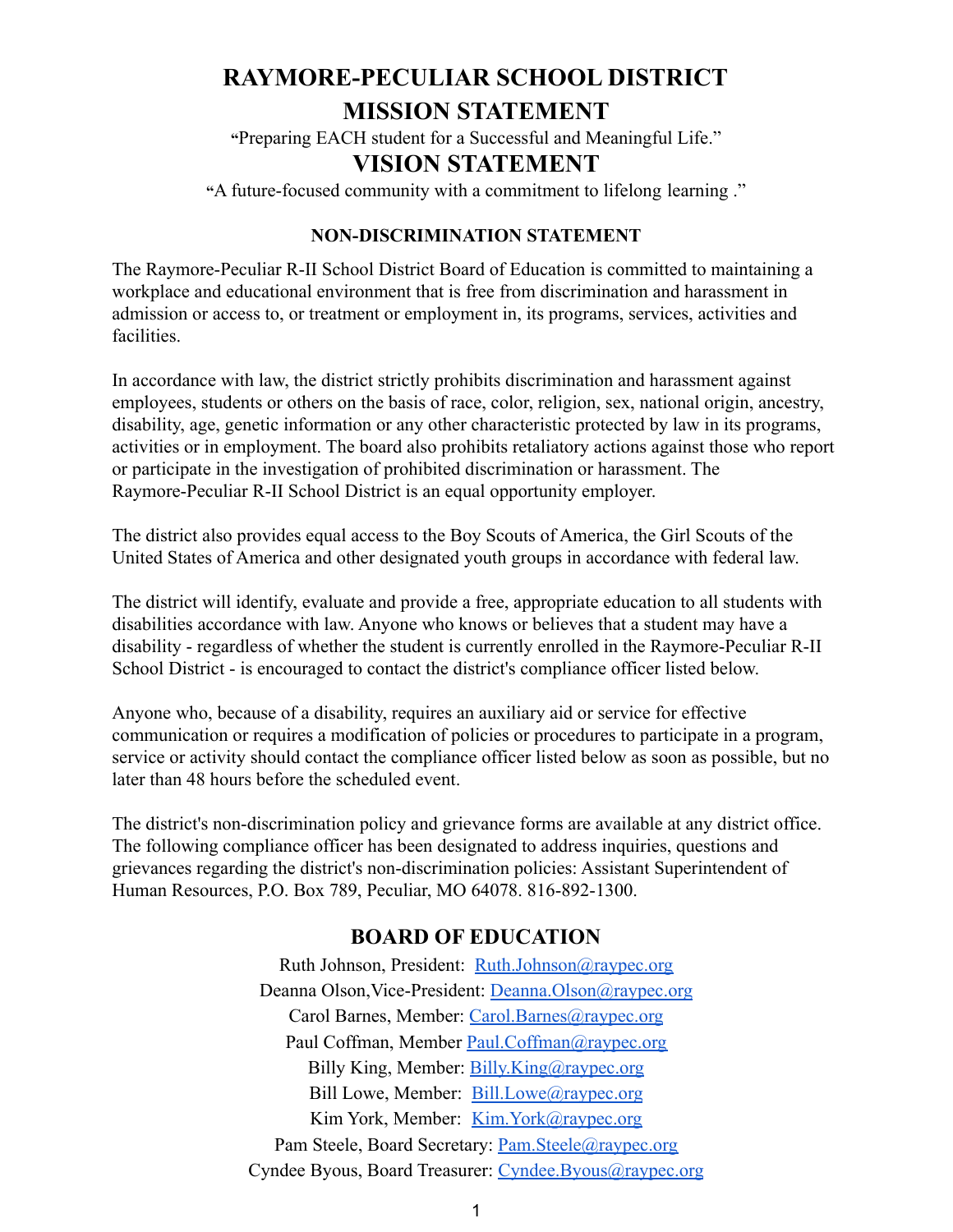#### **DIRECTORY**

| Shull Early Learning Center                 | 892-1210 |
|---------------------------------------------|----------|
| Mary Shatford, Director of Early Learning   |          |
|                                             | 892-1220 |
| Early Learning Office Hours: 8:00-4:00      |          |
| Creekmoor Elementary                        | 892-1675 |
| Bridle Ridge Elementary                     | 892-1700 |
| Eagle Glen Elementary                       | 892-1750 |
|                                             | 892-1650 |
| Raymore Elementary                          | 892-1925 |
|                                             | 892-1900 |
| Timber Creek Elementary                     | 892-1950 |
| Elementary Office Hours: 8:00-4:30          |          |
| Raymore-Peculiar East Middle School         | 388-4000 |
| Raymore-Peculiar South Middle School        | 892-1500 |
| Middle School Office Hours: 7:00-3:30       |          |
| Raymore-Peculiar High School                | 892-1400 |
| Office Hours: $7:00-3:00$                   |          |
| Virtual Instruction Program of Ray-Pec      | 892-1830 |
| Office Hours: 7:30-3:30                     |          |
| Administrative Services Center              | 892-1300 |
| Office Hours: $8:00-4:30$                   |          |
| First Student (formerly Apple Bus Company). | 318-1900 |
| Office Hours: $5:00-5:00$                   |          |
|                                             | 892-1090 |

#### **Professional Learning Communities (PLC)**

The District and each school are highly engaged in re-shaping our culture to become a Professional Learning Community (PLC). A PLC is described in large measure by the following six characteristics:

- Shared mission, vision, values (collective commitments) and goals
- Collaborative teams with a collaborative culture
- Collective inquiry to reflect consistently on what is and what is not working
- Focus on action steps for improvement rather than just good intentions
- Commitment to continuous improvement and assessing progress
- Focus on results recognizing that success is measurable

In addition, PLC's consistently ask themselves these four questions to keep the district and each school focused on the students as our top priority.

- What do we expect each student to be able to know and do?
- How will we know when they have learned it and have the skills needed to be successful?
- What will we do at each school and as a district when students are not learning or being successful?

○ What will we do at each school and as a district when students are already learning at high levels and being highly successful?

These questions remind each educator within the district that the fundamental purpose of the Raymore-Peculiar School District is learning and that decisions should be made based upon "the best interest of Ray-Pec students."

#### **District Information Available**

To receive e-mail news from the school district, send a message to:  $\text{rp.update@raypec.org}$  $\text{rp.update@raypec.org}$  $\text{rp.update@raypec.org}$  In the body of the message, type "Subscribe RP Update." To unsubscribe type "unsubscribe RP Update".

You may sign up for text message alerts from the by visiting the district website at: [www.raypec.k12.mo.us](http://www.raypec.k12.mo.us/) Each subscriber must self-enroll and submit an authorization code that will be provided during the enrollment process. Country Club Bank of Raymore is sponsoring the service.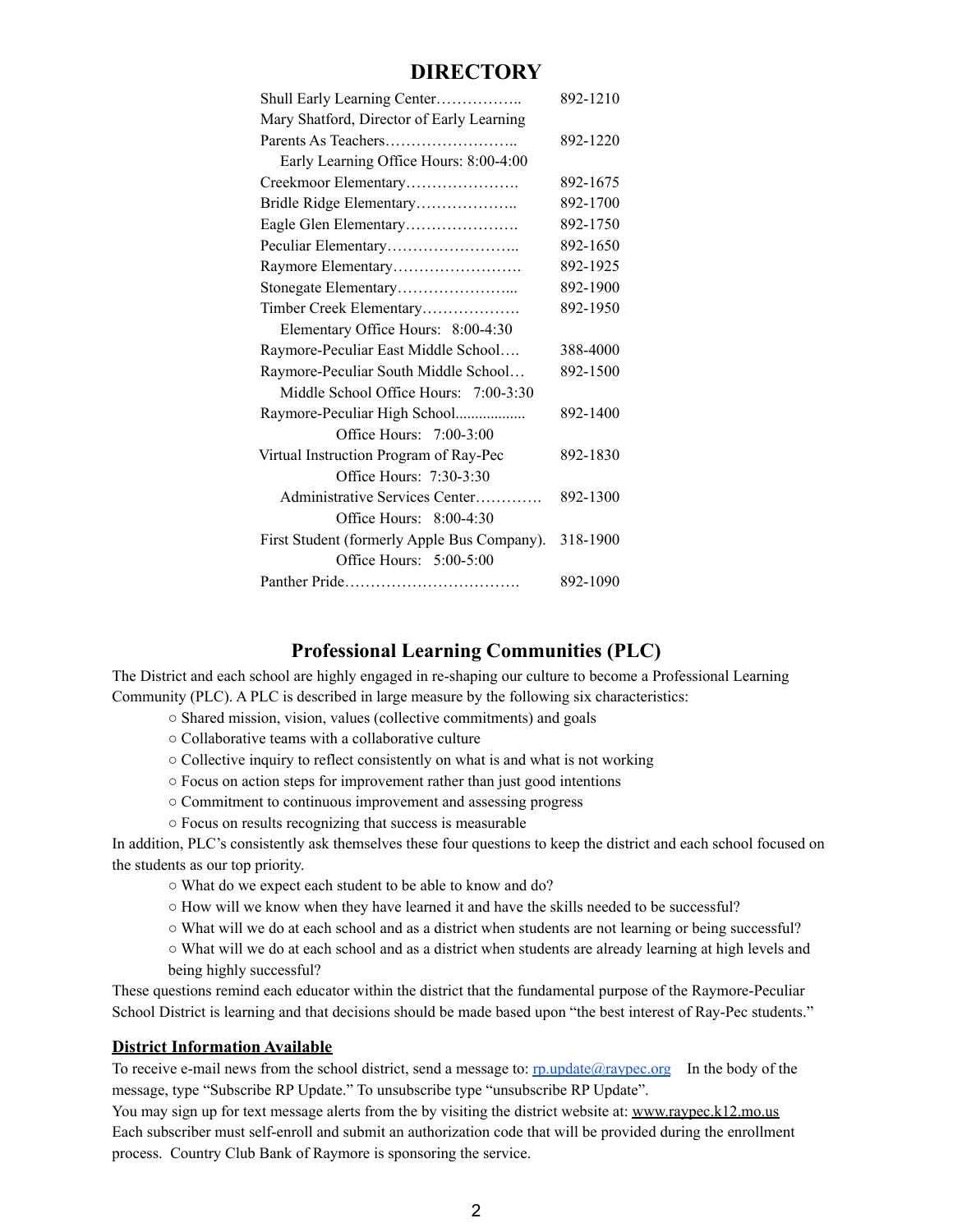# **TABLE OF CONTENTS**

| Welcome                                                        | 4  |
|----------------------------------------------------------------|----|
| Philosophy                                                     | 4  |
| Enrollment                                                     | 4  |
| The School Day                                                 | 5  |
| Tuition                                                        | 6  |
| Withdrawal                                                     | 7  |
| Attendance                                                     | 7  |
| Inclement Weather/AMI Days                                     | 8  |
| <b>Behavior Management</b>                                     | 8  |
| Dress Code                                                     | 9  |
| <b>Recess Guidelines</b>                                       | 9  |
| <b>Health Services</b>                                         | 9  |
| Immunizations                                                  | 10 |
| Out-of-District Medical and Psychological Evaluations          | 10 |
| <b>Building Safety</b>                                         | 11 |
| <b>Child Nutrition Program</b>                                 | 11 |
| <b>Snack Guidelines</b>                                        | 13 |
| Cafeteria Rules                                                | 13 |
| Special Events/Celebrations                                    | 14 |
| <b>Reporting of Student Progress</b>                           | 14 |
| <b>Student Records</b>                                         | 15 |
| Transportation                                                 | 15 |
| First Student (Formerly Apple Bus Company)                     | 16 |
| Care of School Property                                        | 17 |
| Personal Property                                              | 18 |
| Media Release                                                  | 18 |
| Protection of Student Rights                                   | 18 |
| Technology                                                     | 18 |
| Hazing and Bullying                                            | 18 |
| <b>Student Discipline</b>                                      | 19 |
| Searches                                                       | 19 |
| Illegal Discrimination and Anti-Harassment/Grievance Procedure | 20 |
| Safe Schools Act                                               | 20 |
| Process for Resolving a Concern or Complaint                   | 20 |
| <b>Public Notice</b>                                           | 22 |
| Early Release and Closure Calendar                             | 23 |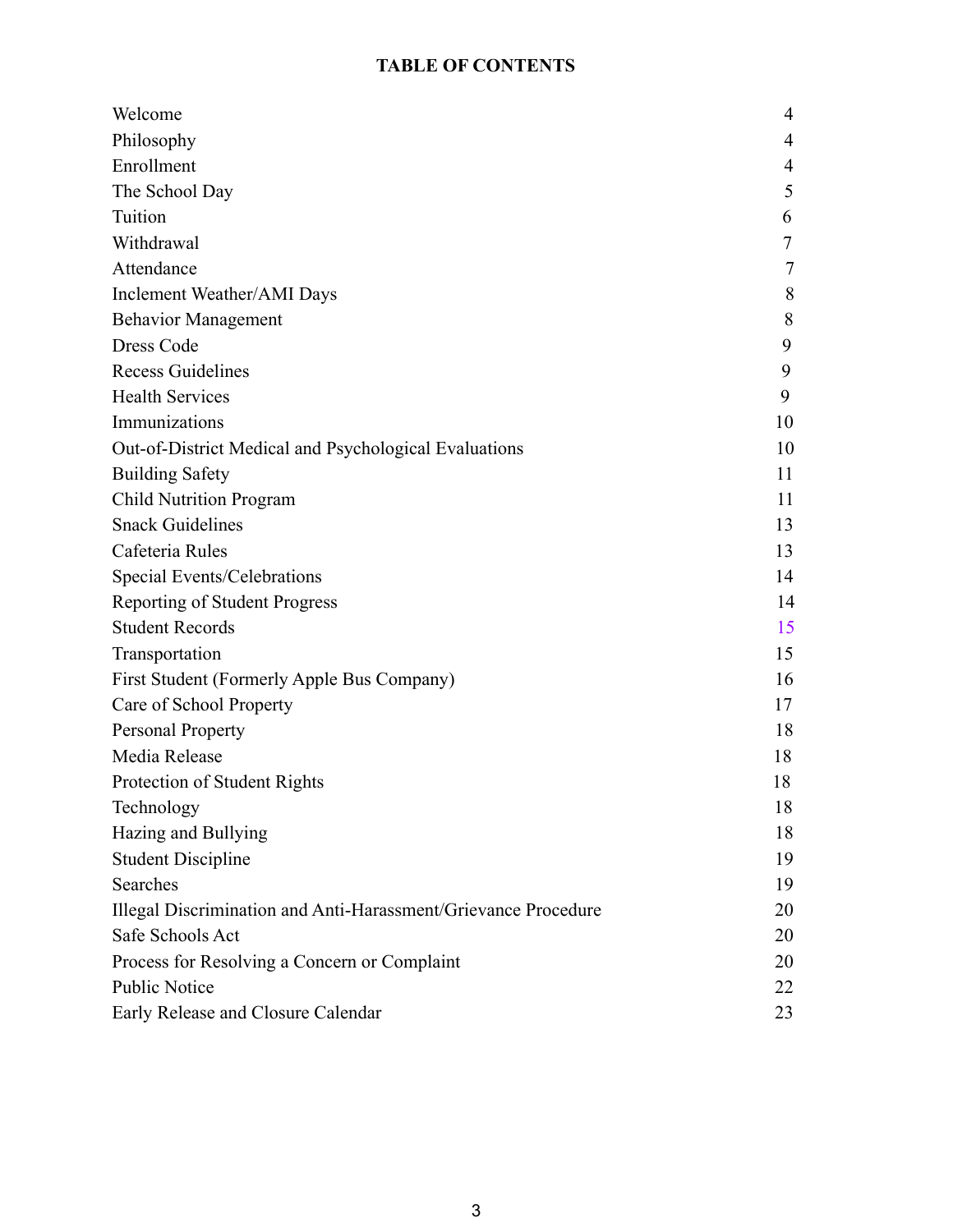# **WELCOME!**

Welcome to Shull Early Learning Center, within the Raymore-Peculiar School District. The District is committed to providing quality educational opportunities for all students.

This handbook is designed to acquaint both students and parents with the programs, services, and procedures within Shull Early Learning Center. We hope it will answer questions you may have about our school and that you will keep it for reference throughout the school year.

# **PHILOSOPHY**

As a staff:

- We provide developmentally appropriate learning opportunities through a collaborative team-based, whole-child approach.
- We build partnerships with our families through collaboration, resources, and family events.
- We build relationships by creating a welcoming, safe, calm, inclusive, nurturing environment through positive intent and play.
- We meet our students at the beginning of their journey to build their individual communication, social-emotional, and school readiness skills through positive interaction, grace, consistency, and trust.
- We celebrate each child's unique progress with encouragement and praise
- Each day is a new adventure at Shull Early Learning Center.

# **ENROLLMENT**

Special education and prekindergarten programs are provided at Shull Early Learning Center.

#### **Early Childhood Special Education:**

Eligibility for early childhood special education is determined through an evaluation conducted by a multidisciplinary team, of which the parent is a member. A child is eligible for services when meeting eligibility criteria for Young Child with Developmental Delay or other eligibility categories as outlined by the Missouri Department of Elementary and Secondary Education Special Education Standards and Indicators. Transportation and other related services (speech, physical therapy, occupational therapy) may be provided for students who qualify.

#### **Prekindergarten:**

Formal screening and enrollment for prekindergarten occurs in the spring. The dates for these activities vary from year to year and are publicized by the district through the local news media. Any child whose fourth birthday occurs *before* the first day of August shall be eligible to enroll in prekindergarten. Enrollment is on a first come, first served basis. All enrollment forms, birth certificate, proof of residency, immunization records, and additional documentation for special circumstances will need to be submitted 24 hours before the student may begin pre-kindergarten classes. This is a tuition free program for families that qualify for free and reduced lunch. Transportation is not provided.

#### **Enrollment / Emergency Procedure Information:**

There are times throughout the course of the school year that a parent/guardian may need to be reached by a member of the school staff. It is imperative that the school maintain current information pertaining to the families we serve. We reserve the right to ask for photo identification before releasing a student. **It is important to keep all enrollment, emergency, and pick-up information current throughout the year.**

#### **Change of address/telephone**

It is the responsibility of the parent to immediately notify the office in the event of a change in address or telephone number. A change of address will require a new proof of residency (water, gas, electric bill) before the address will be changed in our student information system.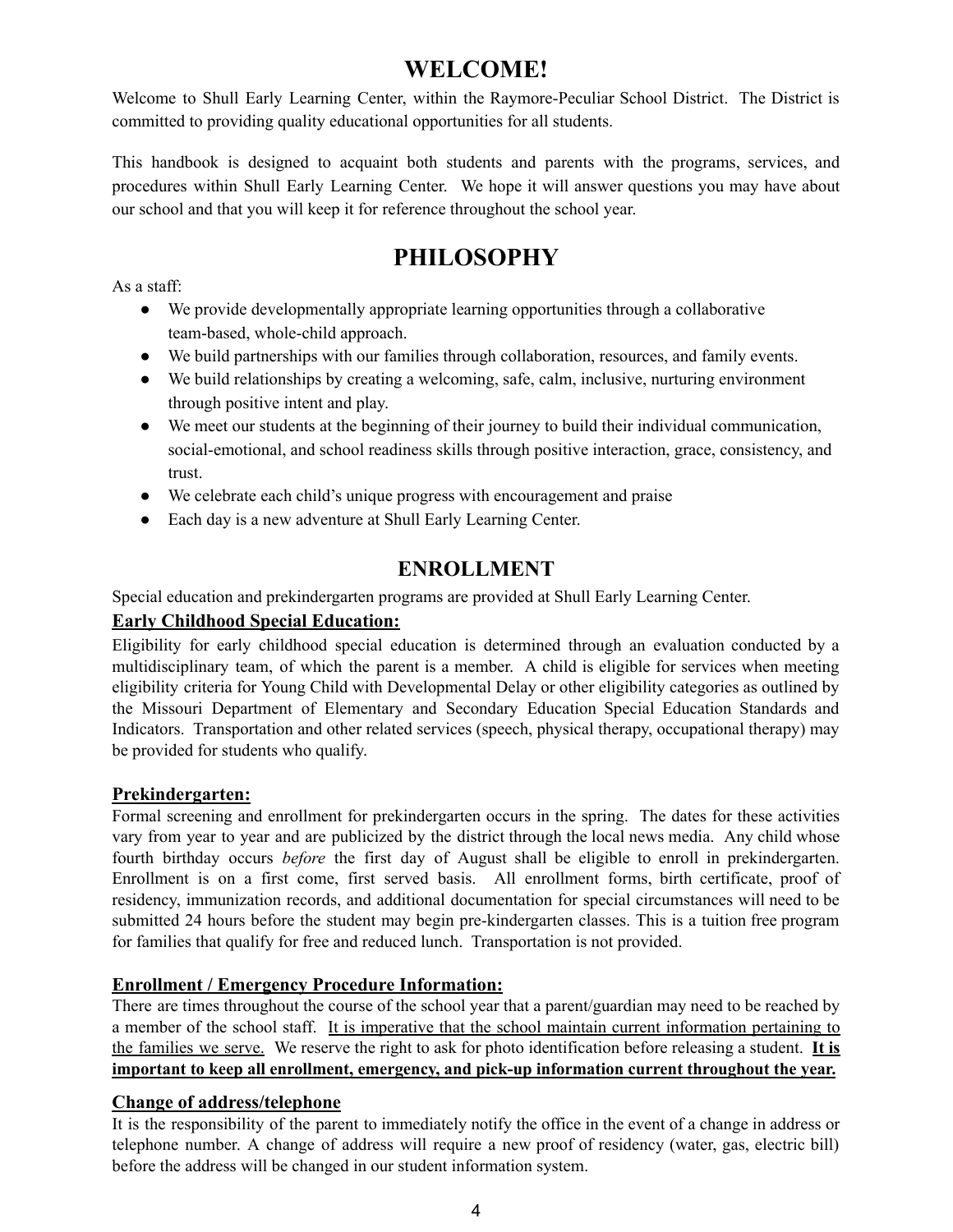# **THE SCHOOL DAY**

Shull Early Learning Center is open from 6:30 A.M. to 6 P.M. five days a week. Full day and class only options are available, four or five days a week. The full day option includes a snack with a breakfast/lunch option for a maximum of 10 hours a day. Certified class times are 8-11:15 and Noon-3:15 while full day prekindergarten is 8-3:15. Before and after care has limited availability and is an option for prekindergarten students who will be successful in a large group setting without one on one assistance.

#### **Full Day Prekindergarten:**

- **● 1 certified teacher, 1 Paraprofessional**
- **● 20 students**
- **● 5 Days a week- 8-3:15**
- **● Breakfast and Lunch options**
- **● Full day priority is given to free and reduced lunch eligible students and others based on academic screening results.**
- **● Parent provided transportation**
- **● Students must not be receiving preschool services or funding through other state programs**
- **● Students must be 4 years old by July 31st**

#### **Prekindergarten:**

- **● 1 certified teacher, 1 Paraprofessional**
- **● 20 regular education students**
- **● 5 Days a week 8-11:15 or Noon-3:15**
- **● Parent provided transportation**
- **● Fee based program except for families that qualify for free and reduced lunch**
- **● Students must be 4 years old by July 31st**
- **● Snack is provided**

#### **Integrated Prekindergarten:**

- **● 1 certified teacher, 1 Paraprofessional**
- **● 10-12 students, special education and regular education students**
- **● 4 Days a week 8-11:15 or Noon-3:15**
- **● Parent provided transportation**
- **● No fee associated with this program**
- **● Transportation and other related services (speech, physical therapy, occupational therapy) may be provided for students who qualify**
- **● Students must be 4 years old by July 31st**
- **● Snack is provided**

#### **Early Childhood Special Education:**

- **● 1 certified teacher, 1 Paraprofessional**
- **● 8-10 students**
- **● 4 Days a week 8-11:15 or Noon-3:15**
- **● Transportation and other related services (speech, physical therapy, occupational therapy) may be provided for students who qualify**
- **● No fee associated with this program**
- **● Students must be at least 3 years old by July 31st**
- **● Snack is provided**

The Pledge of Allegiance is recited every day. If you do not wish for your child to participate in the Pledge, please communicate this desire in written form to the office.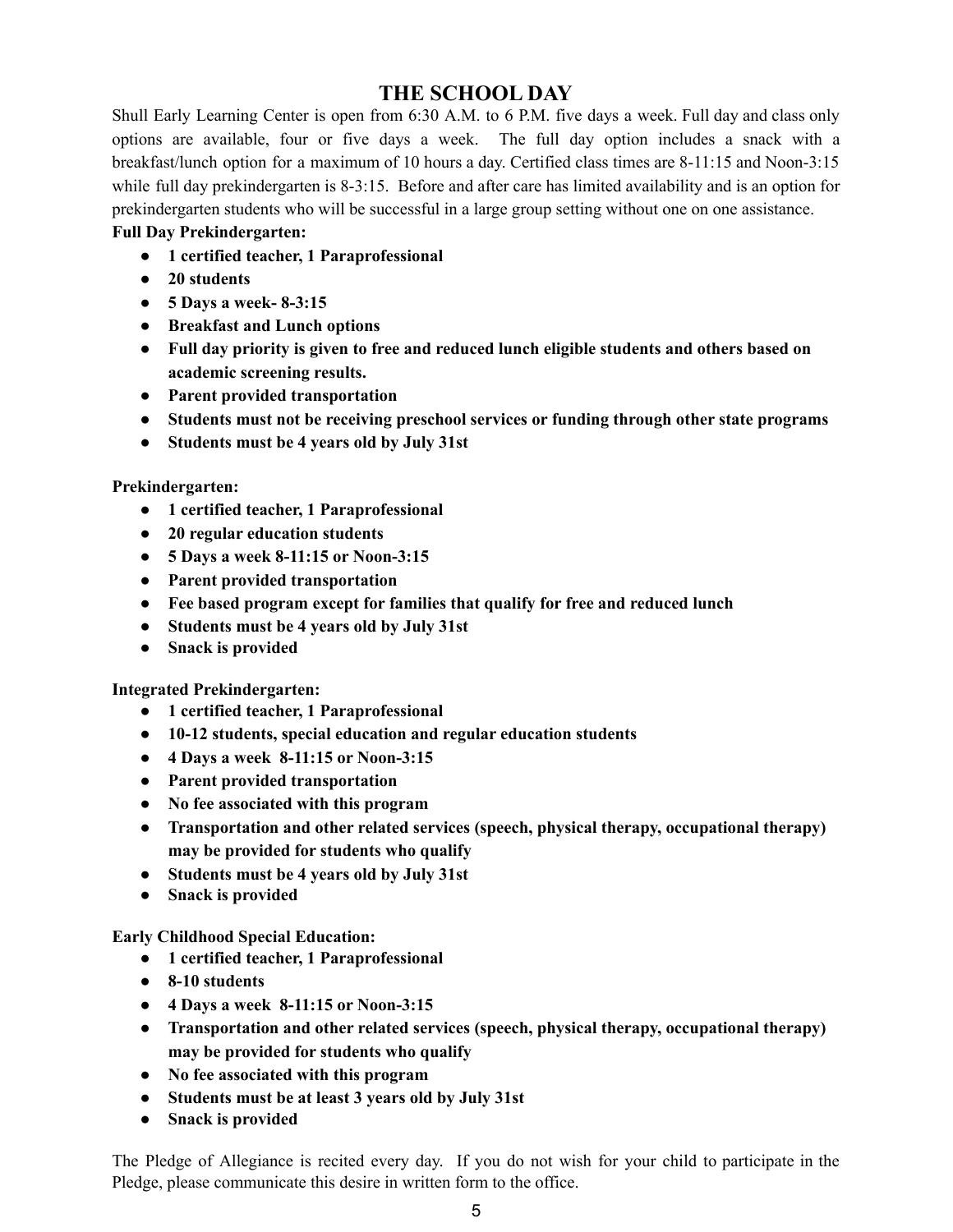Itinerant Speech and Language as well as Physical and Occupational Therapy are some of the many services that we offer to the patrons of the Raymore-Peculiar School District. Below are procedures to ensure that your child receives the most from their time with the therapist:

- Arrive a few minutes early
- Check in with the office after parking
- Office will ask and scan your identification the first visit
- Have your child utilize the restroom
- Discuss completed homework with the therapists
- Update the therapist on any new medical conditions
- Wait in the parent lounge as sessions never exceed 30 minutes
- After the session, discuss at home practice with the therapist

# **TUITION**

#### **Prekindergarten Tuition:**

The board-approved tuition rates listed below are weekly. Students from a family whose income is at or below the Federal Income Guidelines and qualify for free and reduced price lunch will also qualify for free and reduced tuition prices.

Tuition is processed through two week billing cycles. Fees are assessed on the first day of the cycle and are due on the last day of the cycle. If the tuition balance is not paid in full before the next billing cycle, a \$25 late fee will be assessed thereafter. Tuition payments may be made by personal check, credit card or through our online system. Cash is not accepted for tuition. Late child pick up will be assessed \$1 a minute.

| <b>Shull ELC</b><br><b>PreK</b><br><b>Tuition</b>                | **Full Day 5-Day<br>PreKindergarten              |                                                        | 5-Day PreKindergarten<br>Program                                    |                                                       | 4-Day Integrated PreK<br>Program (*Peer Model<br>availability is limited)                    |                                                                                      |
|------------------------------------------------------------------|--------------------------------------------------|--------------------------------------------------------|---------------------------------------------------------------------|-------------------------------------------------------|----------------------------------------------------------------------------------------------|--------------------------------------------------------------------------------------|
|                                                                  | Class Only<br>$8 - 3:15$<br>$(7.25 \text{ hrs})$ | $+2.45$ hrs of<br>Sharks Den<br>Before &<br>After Care | Class Only<br>$8 - 11:15$ or<br>$12 - 3:15$<br>$(3.25 \text{ hrs})$ | $+6.75$ hrs<br>Sharks Den<br>Before and<br>After Care | *Class Only<br>$8 - 11:15$ or<br>$12 - 3:15$<br>$(3.25 \text{ hrs})$<br>Monday -<br>Thursday | $+6.75$ hrs<br>Sharks Den<br>Before and<br><b>After Care</b><br>Monday -<br>Thursday |
| <b>Full Pay</b><br><b>Weekly Rate</b>                            | \$140                                            | \$60                                                   | \$75                                                                | \$100                                                 | \$0                                                                                          | \$80                                                                                 |
| <b>Reduced</b><br>Lunch<br><b>Eligible</b><br><b>Weekly Rate</b> | \$0                                              | \$40                                                   | \$0                                                                 | \$80                                                  | \$0                                                                                          | \$65                                                                                 |
| <b>Free Lunch</b><br><b>Eligible</b><br><b>Weekly Rate</b>       | \$0                                              | \$20                                                   | \$0                                                                 | \$60                                                  | \$0                                                                                          | \$50                                                                                 |

#### **Special Circumstances:**

School will not be in session during Winter Break and Spring Break. However, for families currently enrolled in Sharks Den, care will be available a portion of that time for families that choose to utilize it. Normal tuition rates will apply. If you request care over winter and spring break and your child does not attend, you are responsible for tuition as staffing was based upon your request for care.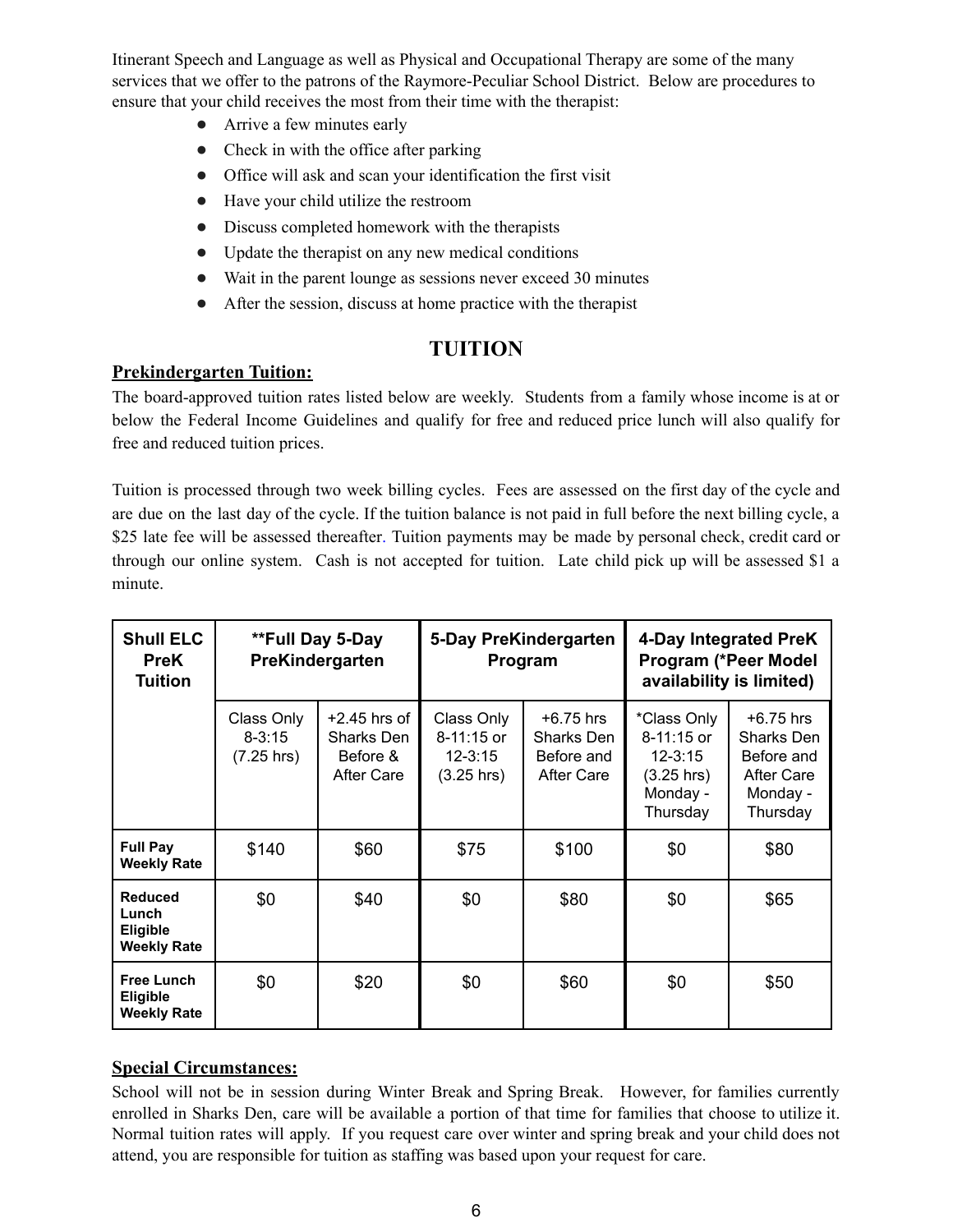If you are in the 5-Day program and the program is in session three or more days in a 5-day week, tuition is full price. For any week where the program is open less than three days, tuition is 50%. This may occur when district schools are not in session for some holiday breaks or days when inclement weather results in the closing of schools, including all care options here at Shull. Tuition does not vary due to illness or vacation.

If you are in the 4-Day program and the program is open two or more student contact days in a 4-day week, tuition is full price. For any week where the program is open less than two days, tuition is 50%. This may occur when district schools are not in session for some holiday breaks or days when inclement weather results in the closing of schools, including all care options here at Shull. Tuition does not vary due to illness or vacation.

We accept DFS child care assistance through the Cass County Division of Family Services, 816-380-3597, 2500 E. Mechanic, Harrisonville, Missouri. You will be responsible for tuition until DFS authorization has been received. It is the parent's responsibility to apply for this assistance. Parents will need to supply DFS with the child's birth verification, social security number and our program's ID number DVN#002660017. Families or students receiving DFS child care assistance will be responsible for their daily co-payment if applicable.

#### **WITHDRAWAL**

A two-week notice is recommended for withdrawing your student from the early learning center. This will allow parents on the waiting list to be notified of an available space. To withdraw your child, parents/guardians must report to the office and complete the necessary paperwork. This must be done prior to withdrawal and must occur before a student may terminate enrollment. Any money or tuition owed must also be paid in full at this time. Payment will be required for the full week when a child is withdrawn during the middle of the week.

#### **ATTENDANCE**

Consistent school attendance is one of the keys to academic and social growth. Parents can help their child succeed by ensuring his/her attendance except when illness or significant family emergencies occur. Parents are requested to contact the school if a student is going to be absent. The office staff may place a call to inquire on the whereabouts of a student(s) who has an absence. After twenty days of consecutive absences, your child will be withdrawn from the program and their spot will be given to the next person on the waiting list. For the purpose of attendance reporting, the Raymore-Peculiar School District has three categories for absences.

VERIFIED ABSENCES: An absence from school resulting from illness or unforeseen circumstances which is verified by a parent/guardian within 48 hours of the absence. EXCUSED ABSENCES: An absence is categorized as excused when a dated note from a medical professional is received by the school excusing the absence. UNEXCUSED ABSENCES: An absence from school without verification within 48 hours of the absence.

For the safety of each student, when it becomes essential that a student be dismissed early from or arrive late to school, the parent must sign the student out/in at the office and show identification. The student will be called to the office to be dismissed.

Pick-up information is completed at the time of enrollment and updated yearly. Only those persons listed on the Pick-Up Authorization form will be allowed to remove a student from the school unless written notice is provided by a parent or legal guardian. It is important to keep all enrollment, emergency contacts, and authorized pick-up information current throughout the school year.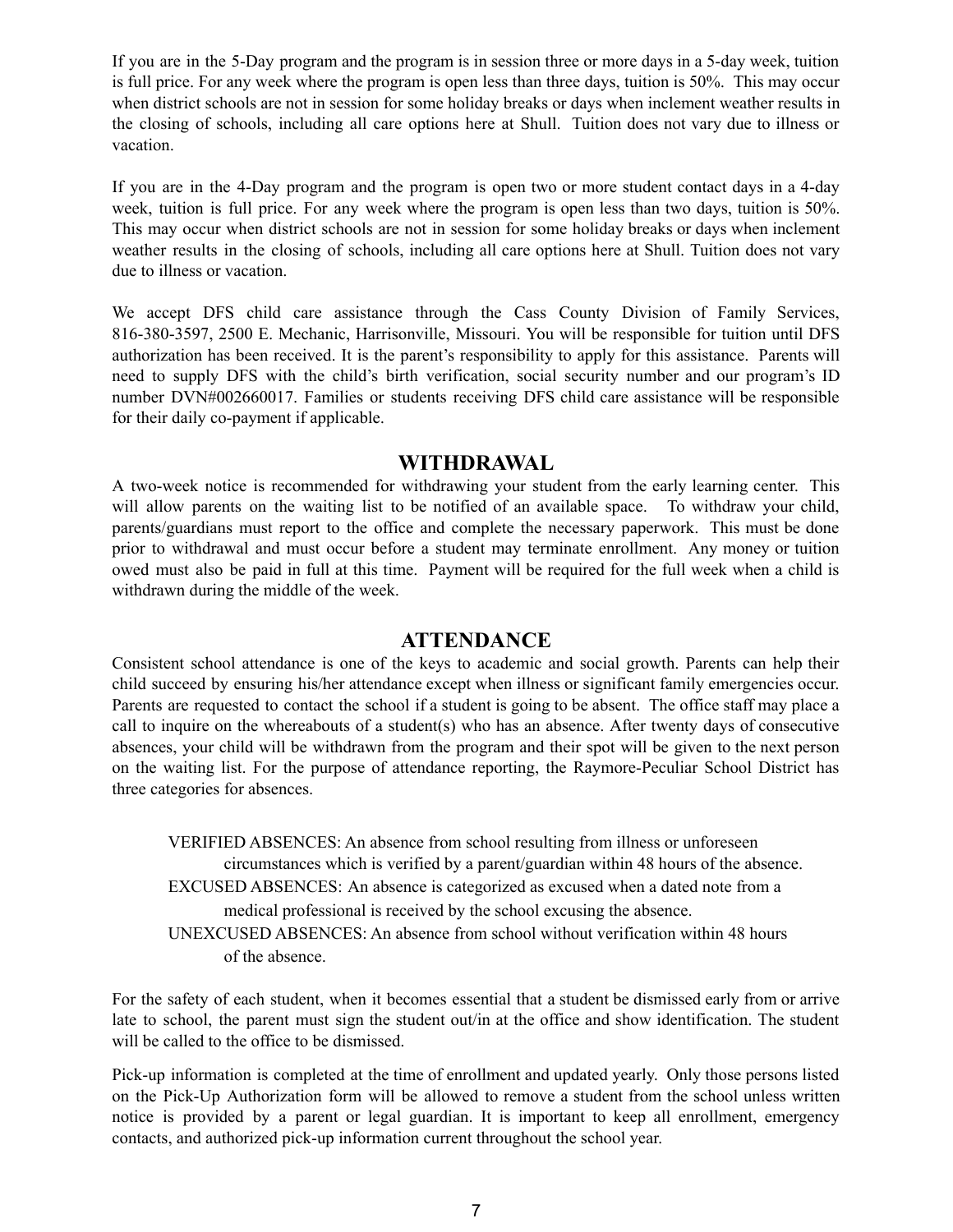# **INCLEMENT WEATHER/AMI DAYS**

The certified classes at Shull Early Learning Center are closed when the Raymore-Peculiar School District closes school. Our wrap around care will be available from 8:00 a.m.- 6:00 p.m. depending on the severity of the severe weather. The purpose of "Alternate Methods of Instruction" (AMI) days is to continue to provide education when the district has determined inclement weather prevents students from being physically present on campus. The expectation of students is that they use the district-provided platform to access learning sent by their teacher. These virtual instruction days will be used for the first five inclement weather days. Additional inclement weather days will be added to the end of the year. All AMI/virtual instruction days, school closings, and late starts will be announced on major television and radio stations, posted on the district's website and recorded on the district's information phone line at 816.892.3988. In addition, the district uses School Messenger; an automated phone calling system to provide information on school closings. In the event of a late start announcement, bus transportation for early childhood special education morning students will be provided two hours later than regular pickup times. Morning school sessions will begin two hours later than normal times while dismissal time will remain the same. Afternoon school sessions will follow the regular schedule.

Unscheduled early closings due to equipment failure or inclement weather may also be necessary. It is important that parents have contingency plans in place for their children if school is dismissed early for any reason. Shull will follow the emergency/early dismissal plan listed by the parents on the enrollment card.

# **BEHAVIOR MANAGEMENT**

Through our school family environment, students and teachers develop respectful and caring relationships at Shull Early Learning. Careful attention is given to the emotional and social learning of each child. To promote the development of self-regulation skills for appropriate behavior, Conscious Discipline is integrated into the classroom foundation.

- We highlight the behaviors we want more of and help children become aware of the many kind and helpful things they do each day.
- We view misbehaviors as learning opportunities with built in practice time.
- We teach and review the self-regulation strategies from Conscious Discipline.
- We remind children who are struggling with self-regulation, "You are safe. Breathe with me. You can handle this."
- We verbally remind students to stop and rethink.
- In every classroom we have a calm spot and a safety zone/safe place where students can go to change their inner states from upset to peaceful and composed.
- We communicate with parents on a regular basis regarding behavior and academic growth.
- When inappropriate behavior compromises the learning environment and/or safety of the individual, other students or staff, the Shull Behavior Continuum will go into effect.

# **Shull Early Learning Center Continuum**

Step 1 Safety Zone-designated zones in the building and on the playground where a student can refocus and show they are ready to be safe and follow directions that will keep our school safe. Students stay in the safety zone until the child is ready for an adult to practice with them.

Step 2 Practice Zone-opportunities for the student to practice the missing skill and show they are ready to be safe and follow directions. Practice will be completed by a teacher and student in the various safety zones. Practicing of the missing skill is a vital component of the process. Therefore, two practice opportunities will be presented as necessary.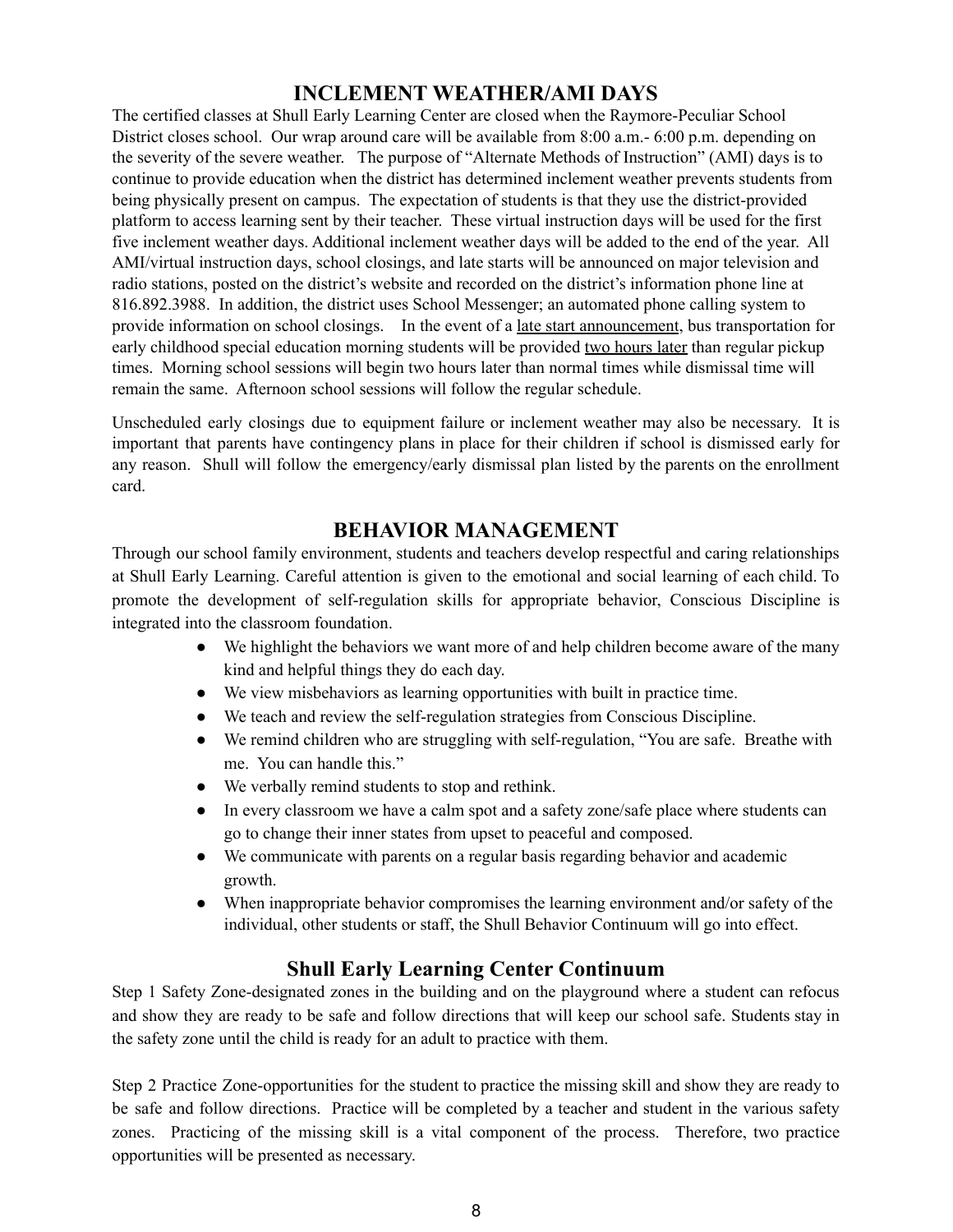Step 3 Classroom Zone-students are ready to join the classroom.

Students are accountable for all behavior choices. Students will have time to reflect on their behavior choices through redirection and discussion. Every attempt will be made to redirect negative behaviors into positive learning opportunities. Students may be temporarily removed from an activity, when appropriate, for safety issues. When necessary, parents and staff will collaborate and develop a success plan that allows each student the opportunity to manage impulses and emotions for social emotional growth and self-control.

#### **DRESS CODE**

Dress your child ready to play. Casual clothing works best since students will work with paint, glue and markers. We do sit on the floor every day - it is suggested that girls wear leggings, bloomers or biker shorts under dresses or skirts. Since students are involved in gross motor activities, we recommend that you send your child to school in tennis shoes, sneakers, or other shoes that are not likely to come off easily. **Flip-flops are not safe in our setting, even in warm weather**. Footwear with wheels are not permitted.

Please dress your child appropriately for the weather. We will be going outside to the playground on a daily basis, provided that the temperature and/or comfort index is above 25 degrees and below 95 degrees. During hot weather, shorts are permitted; however, short-shorts, short skirts, spaghetti strap tops, strapless dresses/tops are not allowed. In addition, a student's mid-section is to be covered. Tops and T-shirts having inappropriate words, pictures or design, or that promote violence, alcohol/drugs, may not be worn to school.

#### **RECESS GUIDELINES**

Our goal is to create a safe environment during recess. Each school will determine specific rules for recess appropriate to their setting. We will have outdoor recess when the temperature and/or wind chill is above 25 degrees and below 95 degrees. Occurrence of recess during extreme heat will be determined when appropriate.

All students will be expected to participate in outdoor recess. If a student is unable to participate in recess, a note from the physician is necessary. We teach cooperation and respect of 90others and property so that this time is safe and enjoyable. It is never going to be OK to disturb the learning of others or be hurtful to others.

#### **HEALTH SERVICES**

The purpose of the district health services program is to help each student attend school in optimum health, and to benefit from the school experience.

A nurse or health aide is on duty during the time students are present in the building. Every effort is made to provide appropriate services to students in the event of illness or injuries that occur during school hours. **The nurse will not treat injuries that happen away from school.**

It is very important that we attempt to control the spread of communicable disease. We would appreciate your compliance in following these guidelines:

- 1. Students should be fever-free (without the influence of fever-reducing medicine) for 24 hours before returning to school.
- 2. The student health services recognize an oral or tympanic (ear) temperature as 100.0 degrees Fahrenheit as a fever. Students with a temperature of 100.0 or greater will be sent home from school.
- 3. Students should be free of continuous coughing.
- 4. Students with vomiting or diarrhea will be sent home from school. An exception will be made for students vomiting secondary to certain medications, physical activity, or by the medical judgment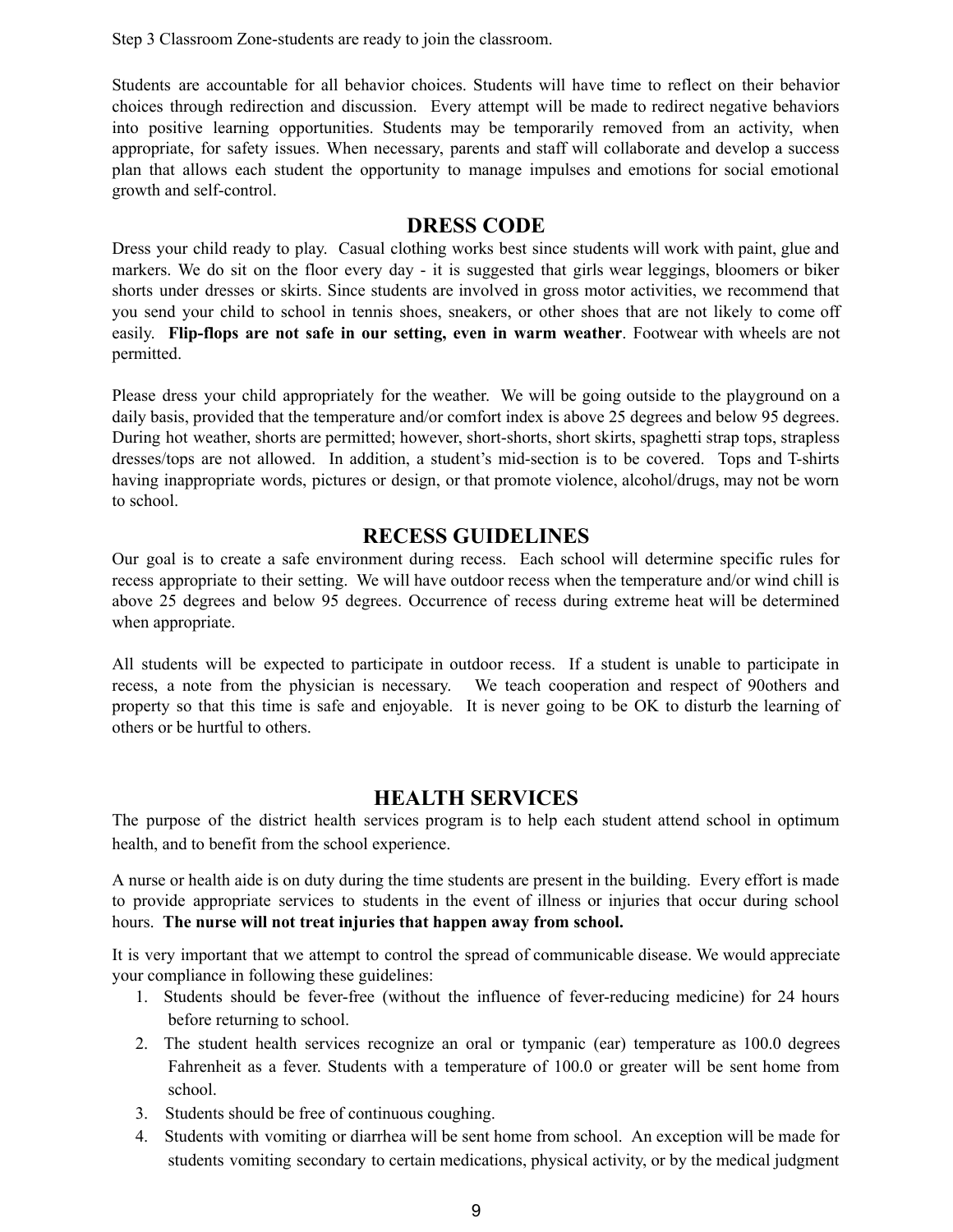of the school nurse. Students should remain at home for 24 hours after their last episode of vomiting or diarrhea.

- 5. Students should remain at home for 24 hours after taking the first dose of any new medication.
- 6. Students who are found to have head lice will not be allowed to attend school until free of living specimens and 10 nits or less.
- 7. Students will be excluded from school for pink eye/conjunctivitis until on medication for 24 hours, with primary care provider's written orders or until clearing of the eye.
- 8. The health services department shall be informed of any child with an illness characterized by rash, recurrent episodes of bleeding, or who has draining skin lesions.
- 9. With the increased number of students experiencing food-related allergies, we require parents to provide written medical documentation of major food difficulties their child may experience. (Note: Parents will be notified if special guidelines are necessary due to food related allergies of a classmate.)

Parents will be notified of any serious injuries. Prescription medications must come in the original pharmacy bottle with the student's and primary care provider's name clearly visible and must be accompanied by written primary care provider's signature and instructions along with signed legal parent/guardian consent to administer. All medications must be delivered directly to the health room by a responsible adult and will be dispensed by designated personnel. In accordance with board policy 2870, medications will not be dispensed within one hour of dismissal, unless there is a written primary care provider's order and signed parental/legal guardian consent to administer.

Non-prescribed, school-owned medication will be dispensed only if a current *Medication Order and Consent* form is on file in the health room. The *Medication Order and Consent* form must be completed by the parent/legal guardian. This form needs to be renewed each year.

Non school-owned over the counter medications must be accompanied by written primary care provider's instructions along with signed legal parent/guardian consent to administer. All medications must be delivered directly to the health room by a responsible adult.

If a student is unable to participate in physical education activities, a note from the parent/legal guardian is necessary. If the condition requires a child to refrain from activities for more than five days, a primary care provider's note is required.

Use of cough drops or throat lozenges will not be allowed at school without a parent note and then must be consumed in the health room. Students should not bring Chapstick to school. The Health Room has Vaseline for chapped lips.

The health services department recognizes that parents/legal guardians are busy and have many responsibilities. However, it is in the best interest of your child and the other students to avoid sending sick children to school. Time spent in the health room is time not spent in the classroom.

# **IMMUNIZATIONS**

Shull Early Learning Center requires satisfactory evidence demonstrating that the child has been immunized, that immunizations are in progress or that the student has an immunization exemption as permitted by law. Upon request from a parent/guardian of a student enrolled in or attending the center, the district will inform the parent/guardian whether any student enrolled or currently attending has an exemption on file. The district will not release any information that would identify a particular student with an exemption or a particular type of exemption. The district will only verify whether any student has an exemption on file. (See Board Policy 2850.)

# **OUT-OF-DISTRICT MEDICALAND PSYCHOLOGICAL EVALUATIONS**

Occasionally parents seek evaluations that require information from school district employees. The school district will partner with other professionals in order to provide accurate information. It is the district's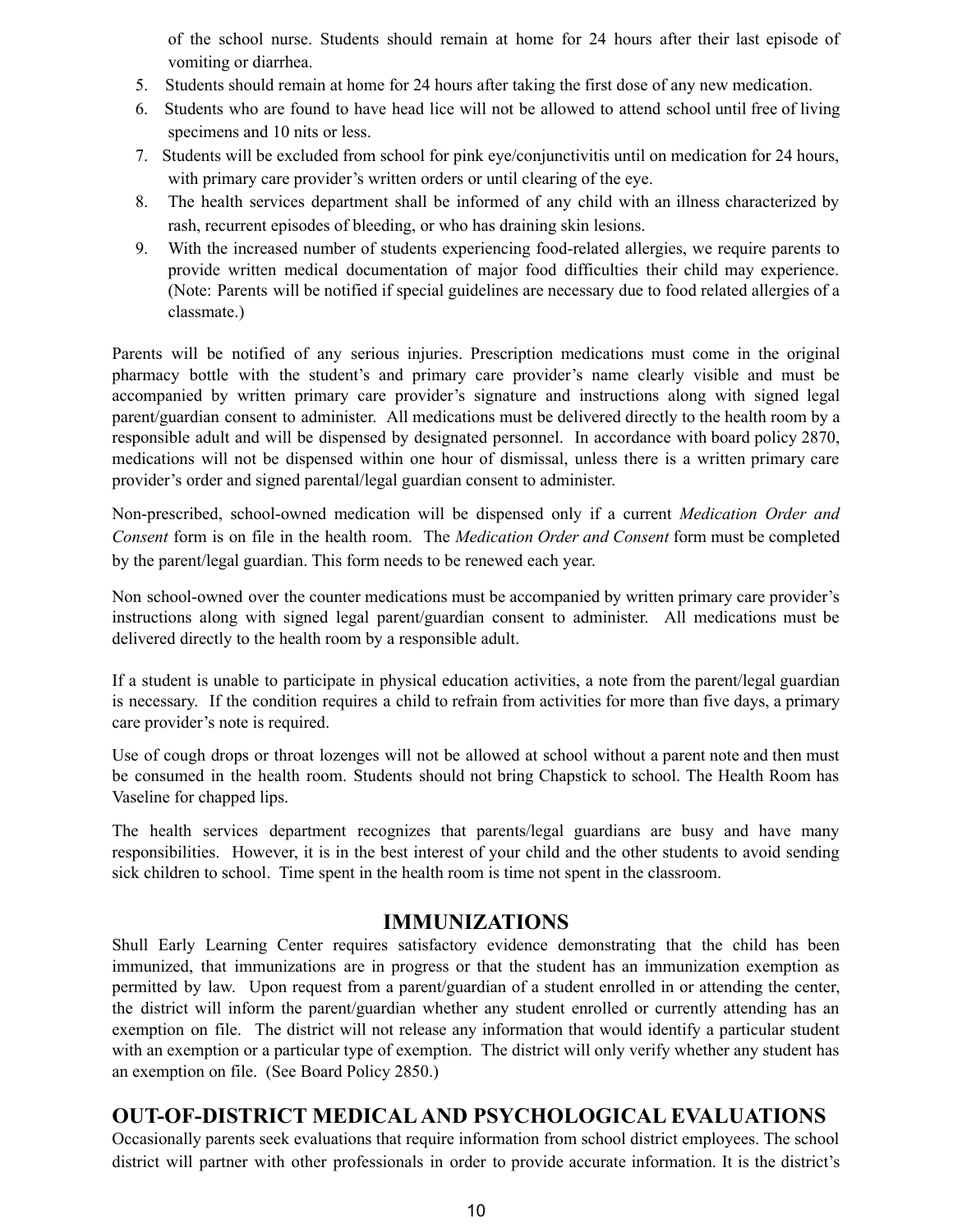practice to first obtain a release of information from the parent that will allow us to share information with the requesting agency. Subsequently, all rating scales, narratives, and other requested information will be forwarded directly from the school to the agency itself.

Raymore-Peculiar School District's practice is to allow observations of students by qualified district personnel or those professionals with whom the district contracts directly. Raymore-Peculiar School District will provide a detailed record of the observation so that information about the student in the school setting can be shared. District personnel will work with the parent and the outside agency to select the appropriate staff member to match the type of observation requested.

# **VISITORS, VOLUNTEERS, AND BUILDING SAFETY**

If children are to be picked up by someone other than the usual designated adult, please contact the office at least 1 hour before dismissal time. This assures the safety of all our students and makes dismissal more efficient.

Parents/guardians and those on the approved pick-up list are always welcome in our schools. For our students' protection, all visitors must stop by the office with photo ID to be scanned in our security, sign-in, and receive a visitor sticker before proceeding past the office, and check out in the office when leaving. Parents/visitors are expected to follow building expectations while on campus. **Parents are required to contact their child's teacher in advance of a classroom visit. These visits are limited to one hour or less at the discretion of the teacher and building administrator. Children that are not students of the particular school being visited are not allowed to accompany a parent during a classroom visit.**

Parents and approved visitors are always welcome to come and eat lunch with their children. All guests must be listed by parents as approved in SIS and will need to follow the above mentioned sign in procedures. All guests will need to sit at the assigned guest table with their child only. Please call before 9:15 a.m. to order your choice for lunch. Parents are encouraged to purchase a school lunch rather than bring food in from outside restaurants. Anyone not listed as an emergency contact or listed on the Pick-Up Authorization list, should have prior parental permission on file with the school before visiting a child.

**In the interest of security and safety of all students, parents interested in participating by chaperoning school activities or trips or participating in other selected school day events, including volunteering, are required to complete a background check and fee.** For further information, contact the school secretary.

High school students participating in the  $A+$  tutor program help and support many students in classrooms in our elementary schools, always under the supervision of the teacher.

Safety is a high priority for students and staff. Drills are utilized for students and staff to practice preparedness for emergency situations. School staff is trained in school safety procedures and applicable drills are conducted on a routine basis. Applicable procedures for drills are posted in every classroom and are reviewed by the classroom teacher.

# **CHILD NUTRITION PROGRAM**

The meals at your child's school will be prepared by professional food service staff. The school child nutrition program is a cooperative federal, state and local effort. The success of the program is dependent on the teamwork of the parents, students and the child nutrition staff. Ray-Pec is committed to providing high quality, freshly prepared, nutritious food and quality service to each student.

Child Nutrition also provides a friendly, caring environment where students are encouraged to make healthy choices. Good nutrition is essential in the learning process and the district will provide nutritious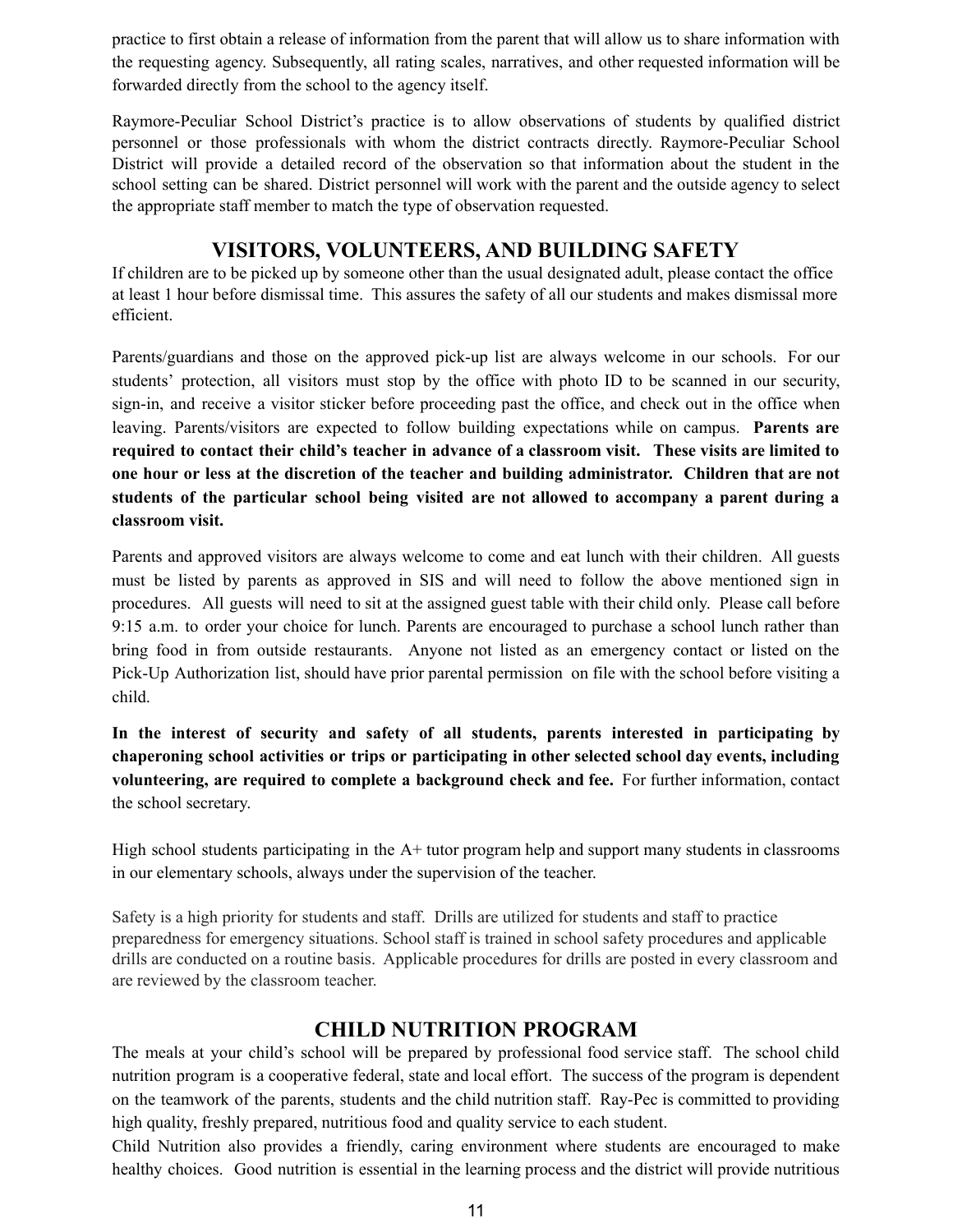food options so that students are ready to learn.

#### **PROGRAM HIGHLIGHTS**

- All Ray-Pec schools participate in the National School Lunch Program & School Breakfast Program
- A student breakfast includes choice of entree, self-serve fruit and milk
- To make a breakfast meal students must;
	- 1. Take at least  $\frac{1}{2}$  cup fruit and/or juice
	- 2. Take a breakfast entree
- A student lunch includes choice of entrée, self-serve vegetables and fruit and milk
- There are five food groups to a student lunch: fruits, vegetables, grains, proteins and dairy. Students only have to do two things to make a lunch meal:
	- 1. Take a least 1/2 cup fruit and/or vegetable
	- 2. Take two other food groups to make a meal (Entrees are typically grains & protein)
- Saturated fat averages no more than 10 percent of calories over the week and products contain no trans fat.
- Every day students are provided skim white milk. .
- Our menus online are interactive and provide nutritional information for each menu item.

#### **PRICE INFORMATION FOR THE 22-23 SCHOOL YEAR**

Early Childhood School Breakfast: \$1.80 Early Childhood School Lunch: \$2.65 A la carte Milk or Juice: \$0.55 A la carte Grain, Fruit or Vegetable serving: \$0.75 A la carte Entrée: \$2.00

Please note students in Sharks Den will need to bring a breakfast/lunch from home as the cafeteria is closed on "No School Days." A morning and afternoon snack will be provided on "No School Days."

#### **STUDENT ACCOUNTS**

The Ray-Pec Child Nutrition Department provides each student with an account for which funds may be prepaid by either check, cash or by creating a user account through the Child Nutrition online meal payment system: [www.myschoolbucks.com.](http://www.myschoolbucks.com) To use the online payment system, you will need to set up a free user account. You can then add any students in the district to your account by entering their first name/last name and date of birth. The online payment system allows for the use of credit/debit card or checking account payments. Student account histories are visible on myschoolbucks.com and there is the ability to set up recurring payment and low balance email alerts. When sending checks to school for meal account payments please make payable to: RP Child Nutrition and include the student's first and last name on the check.

Student accounts are designed to be debit accounts with purchases subtracted from a balance. When accounts reach a balance of \$5.00, automated reminder calls & e-mails are sent. Child Nutrition staff will also make account balance reminder calls if an account remains below \$5.00. If a student account falls below a zero balance, students may not make a la carte purchases until funds are deposited. A regular meal can be charged for a limited period of time, however future account charges may be disallowed for accounts remaining at a significant negative balance. Invoices are sent monthly to student accounts with a negative \$15.00 or more account balance.

#### **FREE AND REDUCED MEAL STATUS**

Free & Reduced status is utilized for many reasons within the school district including, reduced or waived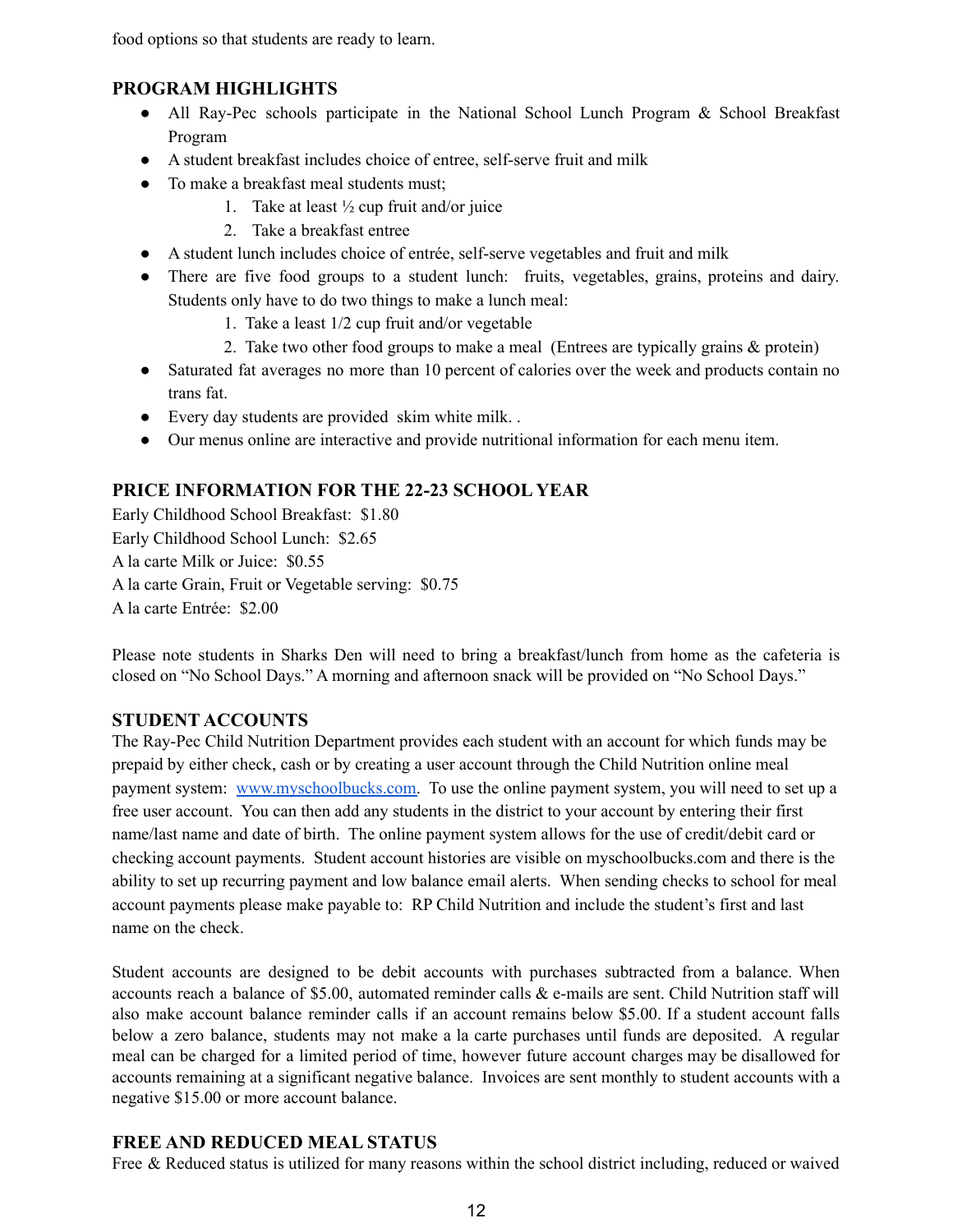fees such as; Panther Pride tuition, Shull Early Learning tuition, High School testing fees, post-secondary school application fees and/or scholarships.

Students from a family whose income is at or below the Federal Income Guidelines for Free and Reduced Price lunch may be eligible to receive these benefits. Families are encouraged to submit their application! An online application is available on the district website[:](http://www.rpchildnutrition.org/) [www.rpchildnutrition.org](http://www.rpchildnutrition.org). A paper application may be printed from the website, picked up from the district's Child Nutrition Department in the Administrative Services Center or at any school. For students previously receiving Free or Reduced priced meals, a new application must be completed each school year and is available online beginning mid-July. Paper copies and online assistance will be available at the District Registration events. Students receiving SNAP (Food Stamp Program/Supplemental Nutrition Assistance Program) or TANF (Temporary Assistance/Temporary Assistance for Needy Families) benefits and Foster children that are under the legal responsibility of a foster care agency or court are automatically eligible for free meals by completing an application, which notifies Child Nutrition of their participation in those assistance programs. IMPORTANT: Free or Reduced Price meal status does not carry over to non-school day meals. Please visit our website [www.rpchildnutrition.org](http://www.rpchildnutrition.org/) for monthly menus, food allergy procedures, our district wellness policy, smart snacks in schools information, etc. (See Board policy 2750.) Contact us directly with any questions at: 816-892-1370 or RPChildNutrition@raypec.org

# **SNACK GUIDELINES**

In an effort to meet Federal Government Regulations concerning student wellness, the Raymore-Peculiar School District has made changes to the guidelines that govern snacks at school. Shull Early Learning provides nutritional snacks that meet these guidelines. Please make us aware in writing if your child has any dietary restrictions that we need to be aware of for snack purposes.

Snacks sent to school for the purpose of sharing with other students **must** come from the approved snack list on the district website and be packaged, not homemade. One example of this would be children wanting to bring treats to school on their birthday to share with their class. You can access the approved snack list at the Child Nutrition section of the district website: **K-5 Smart Snack [Guidelines](https://district.schoolnutritionandfitness.com/raypecsd/files/Smart%20Snack%20Guidelines.pdf)**.

# **CAFETERIA RULES**

- 1. Remain quiet and orderly while going to and from the cafeteria and while waiting to be served.
- 2. Once seated, remain seated unless permission has been granted to leave seat.
- 3. Focus on eating.
- 4. Speak quietly with neighbors.
- 5. Clean up your lunch area when finished eating.
- 6. Be considerate of the rights of others by demonstrating appropriate table manners and food etiquette.
- 7. Directions given by the adults in charge shall be followed in a prompt and respectful manner.
- 8. All food and drink purchased from the cafeteria cannot leave the lunchroom area.

#### **SPECIAL EVENTS/CELEBRATIONS**

Celebrating a birthday, observing a special holiday, or acknowledging a major achievement or accomplishment are highlights in every child's life. Celebrations of these events often occur in your child's school setting. In order to ensure the health and safety of all students, we request observance of the following guidelines:

1. Any edible food items sent to school for distribution to students **must be from the approved snack list.** The list can be found at the Child Nutrition websit[e](http://www.schoolnutritionandfitness.com/index.php?sid=0709102350501398) **K-5 Smart Snack [Guidelines](http://district.schoolnutritionandfitness.com/raypecsd/files/Smart%20Snack%20Guidelines%202018-19.pdf)**.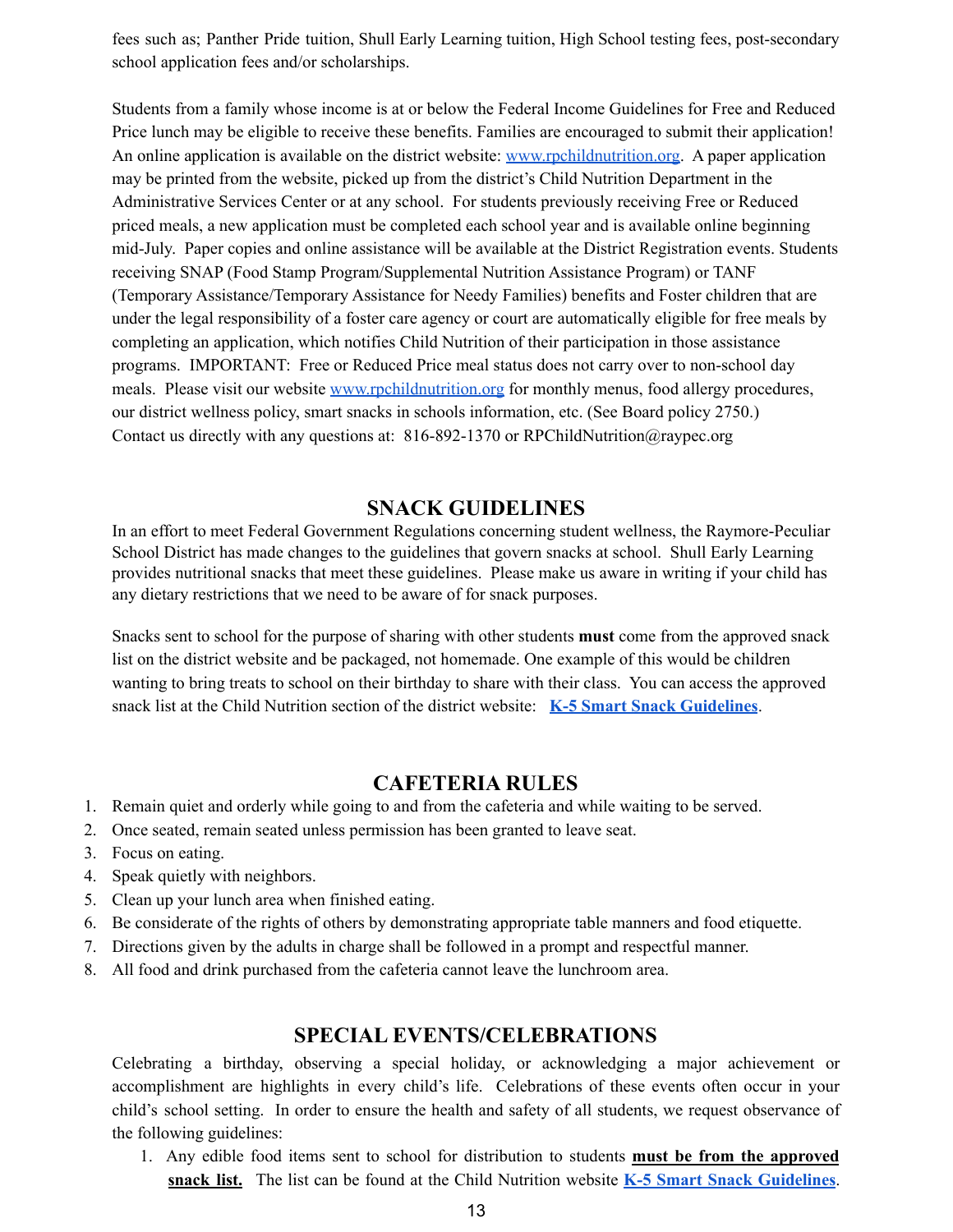Items must be individually prepackaged items from the manufacturer or food items in the manufacturer's sealed packaging. This practice eliminates homemade food items from being sent to school for distribution to all students. This applies to classroom birthday snacks and school sponsored events and parties.

- 2. With the increased number of students experiencing food-related allergies, we encourage parents to provide written medical documentation of major food difficulties their child may experience.
- 3. Students may bring a simple, prepackaged treat (reference item # 1) to share with their classmates on their birthday. Treats will be eaten at a designated snack time or as a dessert at lunch. Students having a summer birthday may celebrate their half-birthdays with classmates. **Birthday treats are strictly optional and must come from the district approved snack list.** Birthday parties may not be conducted at school. **Invitations to birthday parties may be provided to the teacher for distribution as long as there is one for every student in the class. Birthday gifts may not be distributed at school.**
- 4. Students and parents will not be permitted to bring pets to school.
- 5. For classroom parties, building celebrations, or other school day events, parents are encouraged to make other arrangements for their younger or older siblings. Any siblings must be actively supervised by their parent/guardian at all times.
- 6. Parents not wishing for their children to participate in seasonal celebrations or birthday celebrations are requested to notify the school in writing of that desire.

# **REPORTING of STUDENT PROGRESS**

The Raymore-Peculiar School District has made a commitment to students and families to provide clear, consistent, and current communication regarding student growth and progress toward standards (what students should know and be able to do).

PreK-5 grades will report student progress within a standards-referenced format. Standards referenced reporting is a research-based practice that provides consistency across the district on power standards.

Guiding principles within this practice are:

- $\geq$  Students learn in different levels and time frames
- $\geq$  Mistakes are necessary and productive in learning
- $\geq$  Problem solving and critical thinking are integral parts of learning
- $\geq$  Student must have ownership in their learning and data
- $\geq$  Students must understand the purpose of their learning
- ➢ Students receive frequent, specific, and timely feedback
- ➢ Student scoring is based on content knowledge of a learning goal, not attitude or effort

The reporting process is clear, concise, and provides the stakeholders with accurate information regarding student proficiency.

Parents have the opportunity to monitor their child's progress throughout the year within the parent portal of Teacher Ease.

Three times throughout the year a progress report is available to parents within Teacher Ease and a final report card is viewable at the end of the year.

Students are evaluated based on their progress toward mastering end-of-year standards. Progress will include Academic Descriptors and non-academic Student Learning Attributes reported separately.

Student learning attributes are factors that influence academic achievement and promote workplace success, but are not directly tied to the curriculum standards.

Students with disabilities under IDEA will participate in the district's grading and reporting of academic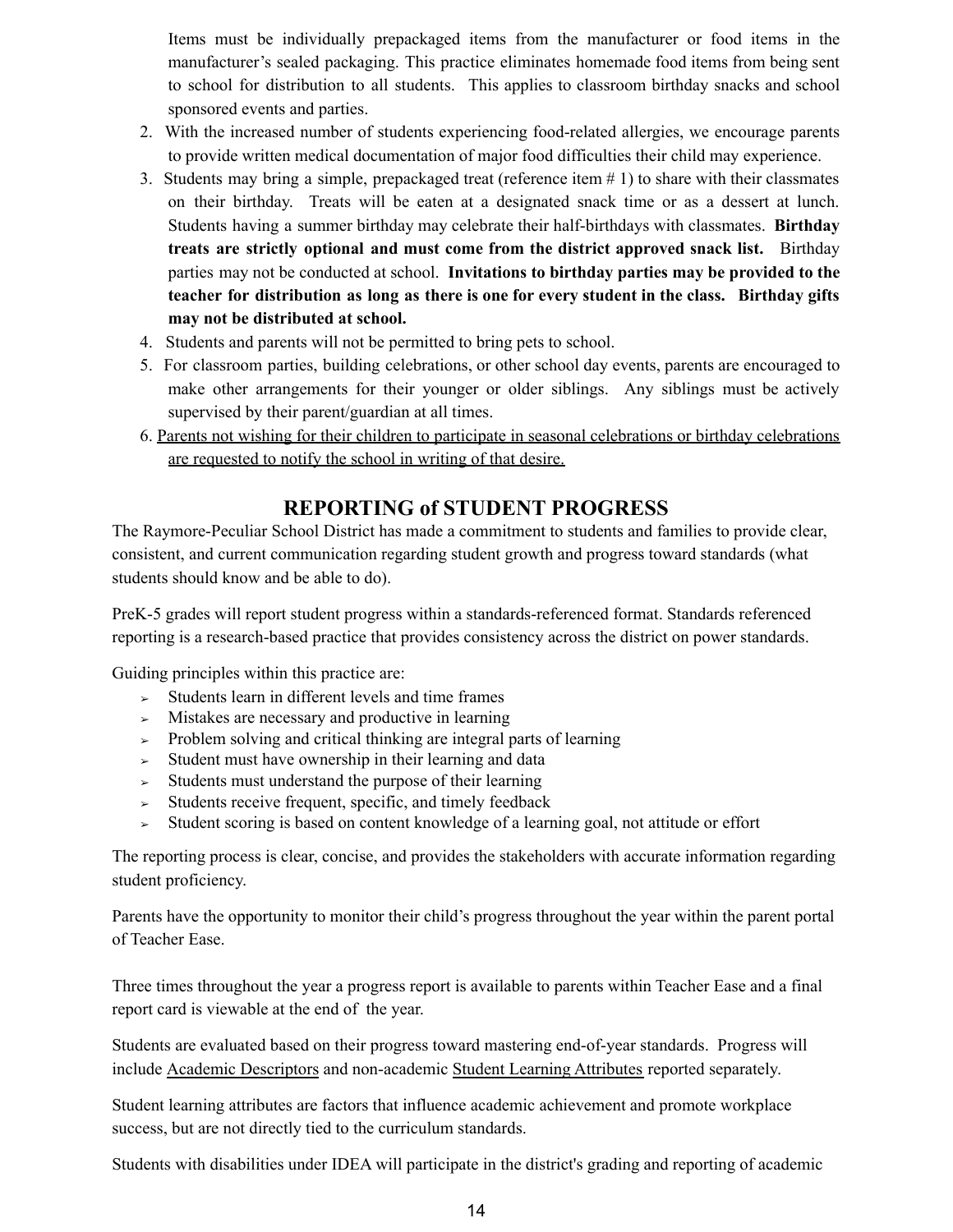standards and non-academic Student Learning Attributes the same as students without disabilities unless accommodations/modifications are clearly written into the Individual Education Plan (IEP). A special marking on the report card will denote that the student is working on a modified standard according to the determinations made at the most recent IEP meeting. Additional information will be included to provide parents updates on progress toward the modified standards. Students with a Section 504 Plan will participate in the district's grading and reporting of academic standards and non-academic student learning attributes the same as students without disabilities. Accommodations written into the Section 504 Plan will be implemented to aide in the student's success.

Parents are provided a link to Teacher Ease and are encouraged to login to view their child's current scores and progress at any time.

Scheduled parent conferences for all students are held in the fall. Winter parent conferences are also scheduled as needed. Parents are welcome to contact their child's teacher for a conference any time during the school year.

#### **Academic Descriptors**:

4 = Learning and performing exceeds grade-level or course standards

3 = Demonstrates mastery of grade level or course standards independently, thoroughly, and accurately

 $2$  = Progressing toward mastery of grade-level or course standards

1 = Limited understanding of required grade-level or course standards

#### **Student Learning Attributes**:

Effort - Perseveres and attempts quality work

Engagement – Actively participates and listens; shows interest

Responsibility – Follows directions; meets deadlines; manages time; advocates for self

Respectful – Respects people and property

Prepared – Prepares and organizes for learning

# **STUDENT RECORDS**

Student records are available to parents for review at any time. Parents wishing to review the files should set up an appointment with the office to guarantee adequate time for explanation.

When transferring a student to another school, please notify the office and the child's teacher as soon as possible. The child's records will be sent to the new school upon request from the new school.

Board of Education Policies 2400, 2410, 1510, 6531 will guide school administration and staff decisions on student records. All parents will have the right to inspect their child's education records as allowed by law. As used in policies 2400, 2410, 1510, 6531 a "parent" includes a biological or adoptive parent, a guardian or an individual acting as a parent in the absence of a natural parent or guardian. The district will extend the same rights to either parent, regardless of divorce, custody or visitation rights, unless the district is provided with evidence that the parent's rights to inspect records have been legally revoked.

# **TRANSPORTATION**

Riding the school bus is a privilege extended to early childhood special education students. Family members are required to walk their young child to and from the bus. All students being transported for early childhood special education are under the immediate authority of the bus driver and must behave in accordance with school district and bus company rules and regulations. Specific rules and regulations are posted in each bus. Failure to comply with the rules and regulations may result in discipline. Serious infractions such as weapons, serious assaults, or drug possession will result in loss of riding privileges and possible discipline from the district.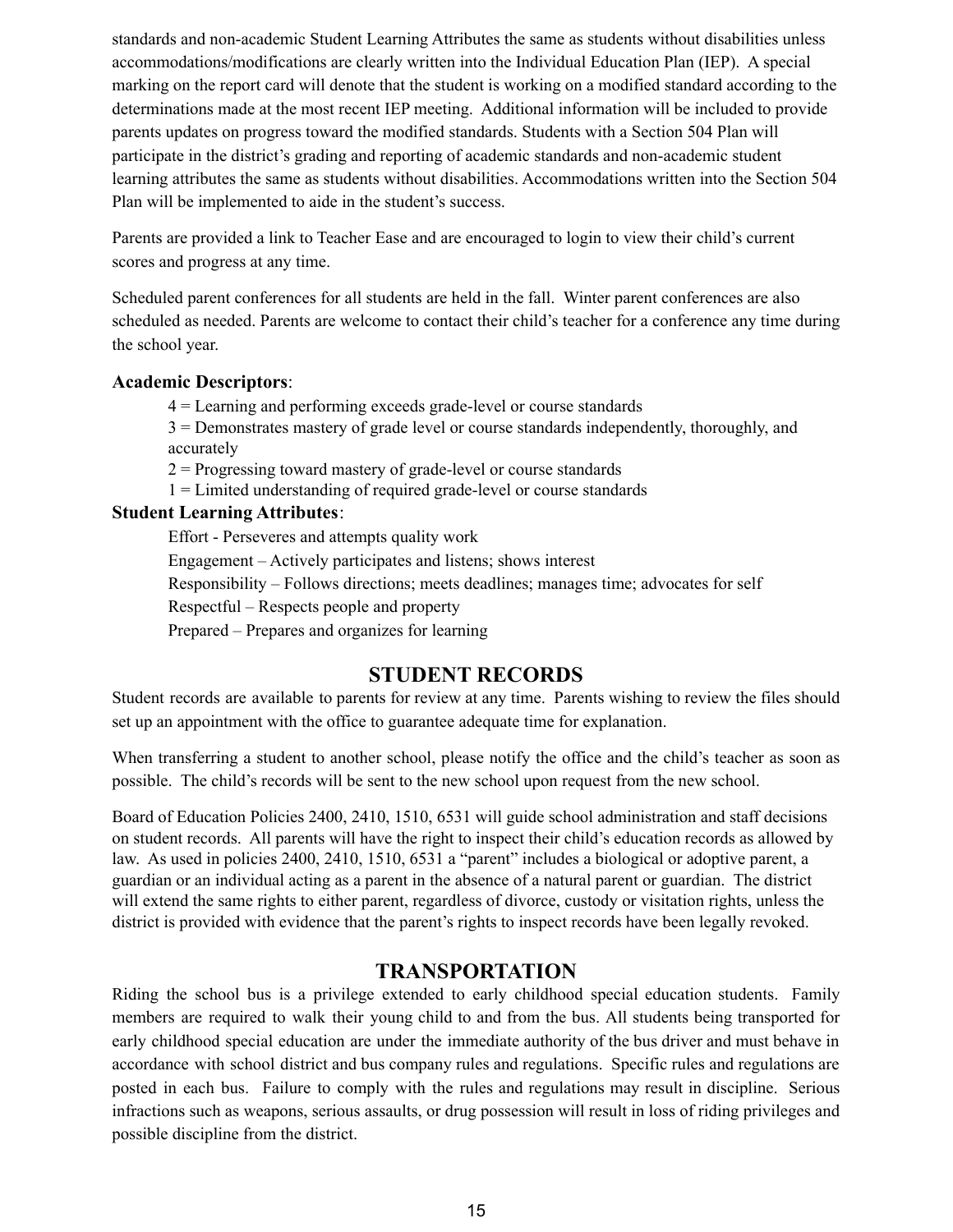Bus conduct notices may require parental signature. Parents may be required to contact the bus company before riding may resume. Parents are encouraged to contact First Student with questions.

In the event students need to deviate from their original transportation routine, parents must provide the school with written directions stating the date(s) involved, the new drop-off address, and their signature. **All changes in bus transportation at Shull requires a 48 hour notice.** Parents are encouraged to contact First Student with any bus-related questions or concerns at 318-1900. A copy of the transportation rules and procedures.

# **FIRST STUDENT – BEHAVIORAL MANAGEMENT STEPS**

Safe and orderly bus transportation is important in the Raymore-Peculiar School District. It is important that students feel safe while riding the school bus. Students and parents are asked to read the behavioral expectations and guidelines listed below. These guidelines, along with the Student Code of Conduct listed in the board approved school agendas, give a clear explanation of behavioral expectations while riding the bus.

#### **Behavior Level 1:**

Productive Environment – Behaviors that occur that interfere with a positive and productive environment.

Departing or entering at unauthorized stop. Dress code violation. Falsification or alteration of documents. Public display of affection. Unauthorized use of cell phone. Unauthorized possession of food, animals, or nuisance items.

Consequences included, but not limited to:

First Offense

Verbal correction

Parent/guardian contact

Behavioral management steps

Assigned Seat

School administrator/student/bus representative conference as deemed by school administration.

#### Second Offense

Verbal correction

Parent/guardian contact

Behavioral management steps

Assigned seat

School administrator/student/bus representative conference as deemed by school administration.

Third Offense

Up to three (3) days suspension of bus transportation

#### **Behavior Level 2:**

Orderly Environment – Behaviors that occur that are not intended to cause physical/mental harm to another, are not illegal, but do negatively affect an orderly environment.

Disruptive speech and/or conduct.

Failure to comply with reasonable request.

Refusing to stay in assigned seat, moving out of seat while bus is moving and/or failing to keep aisle clear. Hanging out bus window.

Unsafe behavior.

Throwing objects on bus or out bus window.

**Other** 

Consequences included, but not limited to: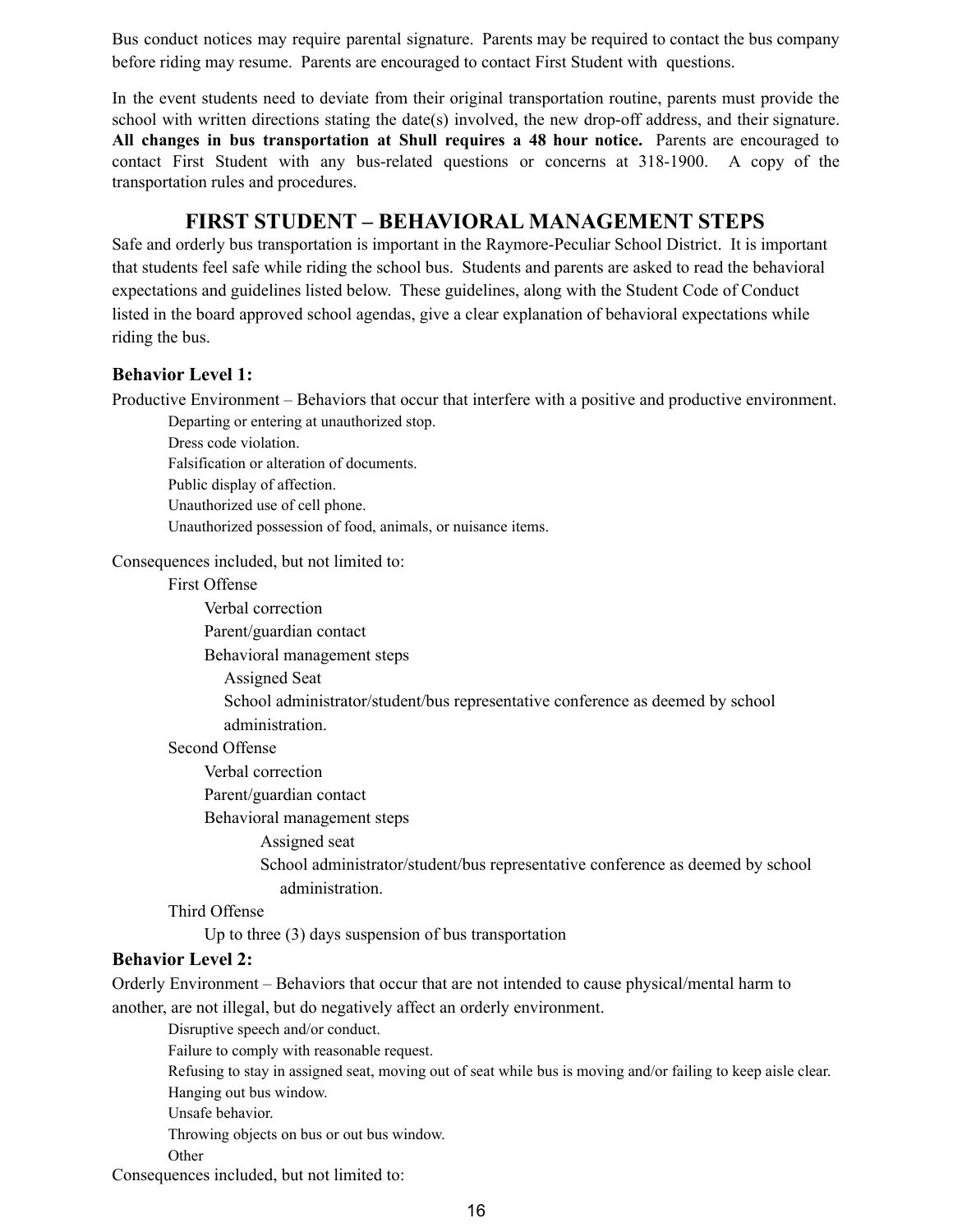First Offense

Verbal correction Parent/guardian contact Behavioral management steps Assigned seat School administrator/student/bus representative conference as deemed by school administration Second Offense - Up to three (3) days suspension of bus transportation Third Offense - Up to five (5) days suspension of bus transportation

Fourth Offense - Up to twenty (20) days suspension of bus transportation and bus contract

Fifth Offense - Loss of bus transportation for the balance of the school year

#### **Behavior Level 3:**

Safe Environment – Behaviors that cause another individual physical or mental harm and/or are illegal.

Profanity, vulgar and/or inappropriate language

Open defiance

Theft/extortion

Verbal abuse to staff

Sexual harassment / Bullying and/or harassment

Any behavior compromising the safety of others

Destruction and/or defacement of property, vandalism

Fighting, assault, inciting actions of violence

Tampering with emergency equipment

Possession of tobacco products

**Other** 

Consequences included, but not limited to: (Law enforcement officials may play an active role in this behavioral level.)

First Offense - Up to ten (10 ) days suspension of bus transportation

Second Offense - Up to twenty (20) days suspension of bus transportation and bus contract

Third Offense - Up to twenty (20) days suspension of bus transportation or the balance of the school year Fourth Offense - Loss of bus transportation for the balance of the school year

#### **Behavior Level 4:**

Severe Behaviors– Severe behaviors that cause another individual physical or mental harm, are illegal, and significantly compromise the safety of others.

Possession of alcohol, drugs, controlled substance and/or paraphernalia

Arson, fireworks and/or explosive device.

Indecent exposure

Weapons, look-alike weapons, dangerous items

Sexual Misconduct

Consequences included, but not limited to: (Law enforcement may play an active role in this behavioral level.)

First Offense - Up to ninety (90) days suspension of bus transportation and a bus contract Second Offense - Loss of bus transportation for the balance of the school year

#### **CARE OF SCHOOL PROPERTY**

Students are responsible for the proper care of all books, supplies, devices, and furniture supplied by the school. In accordance with Board policy 6230, parents of students who damage school property may be required to pay for the cost to repair damage done or to replace the item. Fines and other assessments (e.g. vandalism cost, library fines, lunch charges, etc.) must be paid before the end of each quarter.

#### **PERSONAL PROPERTY**

Students are reminded that personal property not needed for schoolwork should not be brought to school. Students should not bring the following items to school: Cell phones, tablets, laptops, CD/MP3 players, "smart" watches, large amounts of cash, electronic games, skateboards, playing cards, trading cards, laser lights, pagers, and toys. Such items brought to school may be taken away by school personnel and placed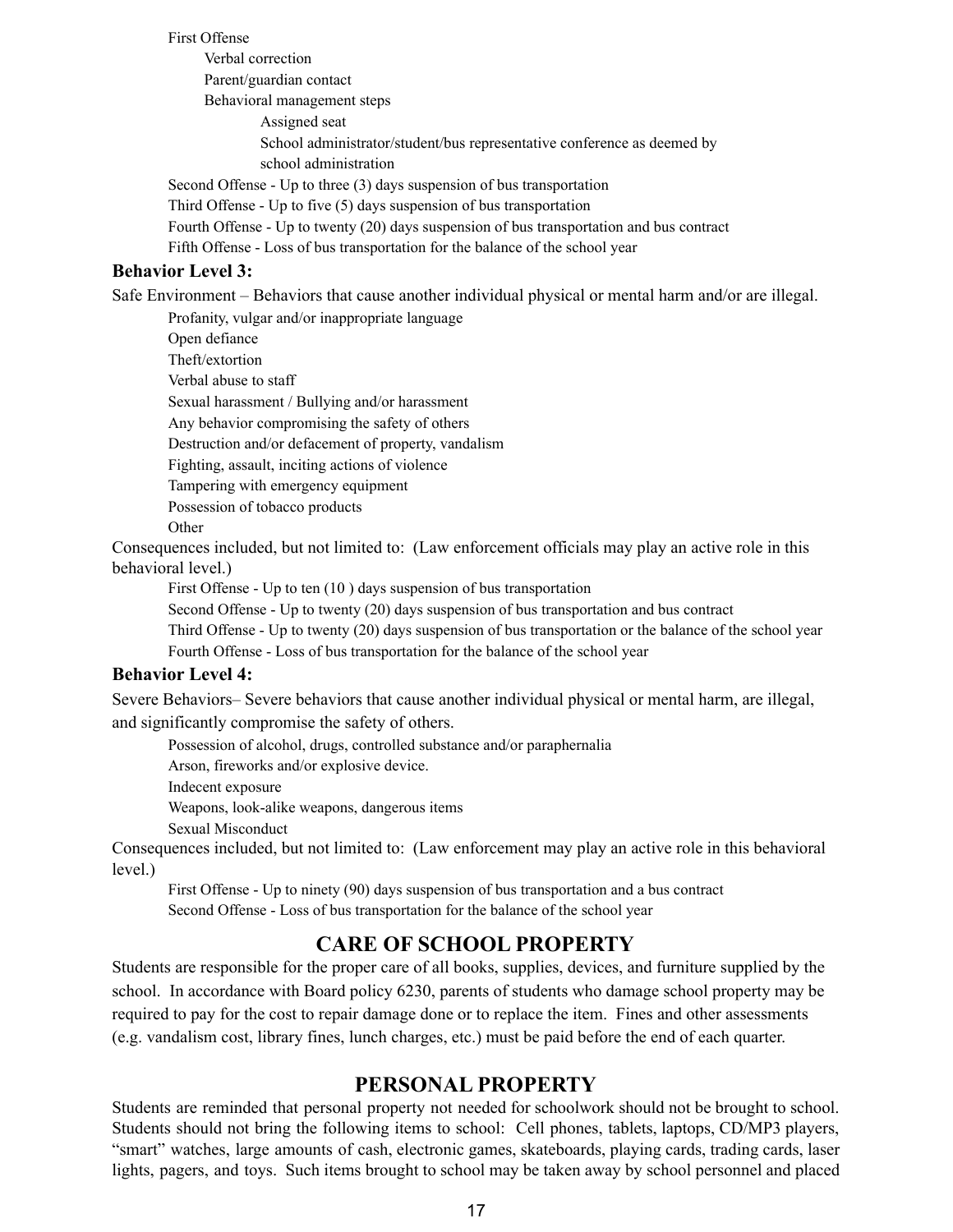in the office. Confiscated items will be returned only to a parent/guardian. If a parent/guardian determines a student needs a cell phone or "smart" watch for the purposes of safely traveling to/from school, the child must follow the building procedure regarding cell phones (either to keep them turned off and in backpacks or turned into the school office during the day.) It is not allowable for a child to be texting, calling, etc. via their personal device throughout the school day. Parents needing to reach their child during school hours should contact the office. The school will accept NO responsibility for the loss of the aforementioned items. Students may not sell or trade any items to other students at school.

#### **MEDIA RELEASE**

The Raymore-Peculiar School District periodically provides information and images of students to the news media and distributes student names and images via its own printed and electronic materials. However, to protect our students from unauthorized publicity, the district seeks permission prior to distributing such information. A media release form is included in your online registration.

# **PROTECTION OF STUDENT RIGHTS**

All instructional materials including, films, tapes or other supplementary material which will be used in connection with any survey, analysis or evaluation as part of any federally funded program shall be available for inspection by the parents or guardians of the children. (See Board Policy 1610.)

No student, as part of any federally funded program, shall be required without prior parental consent in writing to submit to a survey, analysis or evaluation that reveals information concerning:

- 1. Political affiliations;
- 2. Mental and psychological problems potentially embarrassing to the student or his/her family;
- 3. Sexual behavior and attitudes;
- 4. Illegal, antisocial, self-incriminating and demeaning behavior;
- 5. Critical appraisals of other individuals with whom respondents have close family relationships;
- 6. Legally recognized privileged or analogous relationships, such as those of lawyers, physicians and ministers; or
- 7. Income (other than that required by law to determine eligibility for participation in a program or for receiving financial assistance under such program).

The school district shall give parents and students effective notice of their rights under this policy.

# **TECHNOLOGY / LEARNING RESOURCE CENTERS**

Technology is a prevalent learning tool throughout the Raymore-Peculiar School District. Buildings follow the district technology plan for equipping classrooms with additional devices for students and staff to use.

#### **Terms and Conditions of this Acceptable Use Agreement**

Students and parents/guardians should carefully read and understand District Internet Usage Policy 6320 which outlines the terms and conditions of appropriate use and thereby agree to abide by the following:

- 1. Acceptable Use: Acceptable use means that a student uses the Internet and other electronic information resources in an appropriate manner, abiding by the rules and regulations as described in this agreement. Students who "publish" on the Internet must abide by the approved publishing procedures and district guidelines, which include informing and involving a content sponsoring teacher.
- 2. Privileges: The use of electronic information resources is a privilege, not a right. Inappropriate use of these resources may result in disciplinary actions (including the possibility of suspension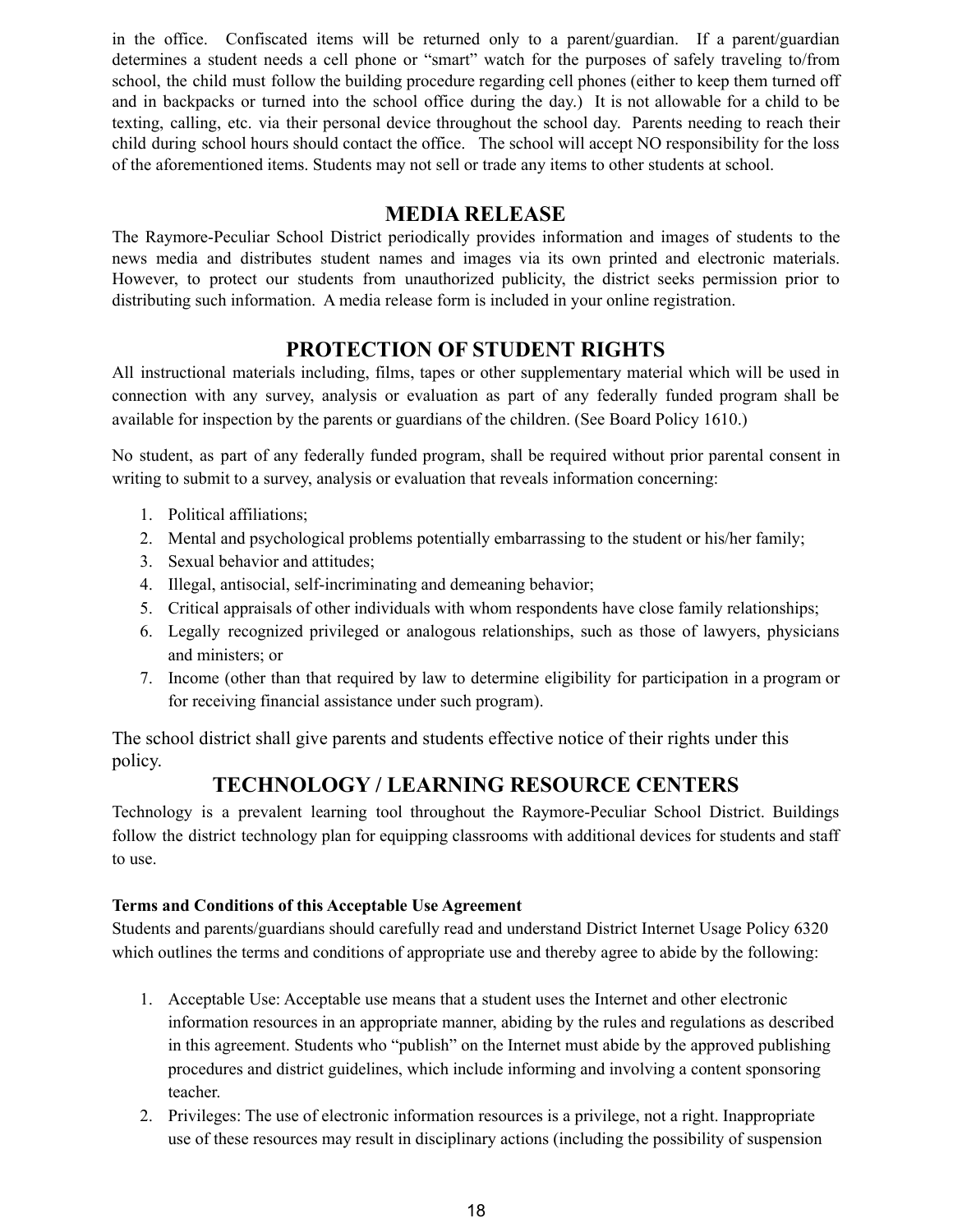or expulsions), and/or referral to legal authorities. The principal, teacher/supervisor or systems administrator may limit, suspend or revoke access to electronic resources at any time.

- 3. Network Etiquette: Each student is expected to abide by the generally accepted rules of user etiquette. These rules include, but are not limited to the following: Be polite. Never send or encourage others to send abusive messages. Use appropriate language. (Whatever is written, sent, or received on an isolated terminal has the potential to be viewed globally.)
- 4. Unacceptable Network Use: Transmission or intentional receipt of any inappropriate material or material in violation of law or district policy is prohibited. This includes, but is not limited to: copyrighted material; threatening or obscene material; material protected by trade secrets; commercial activities by for-profit institutions; use of product advertisement of political lobbying, including lobbying for student body office; the design or detailed information pertaining to explosive devices, criminal activities or terrorist acts; sexism or sexual harassment; pornography; gambling; illegal solicitation; racism; and inappropriate language. Illegal or inappropriate activities, including games, use of the network in any way that would disrupt network use by others, or activities of any kind that do not conform to the rules, regulations and policies of the Raymore-Peculiar School District, are forbidden.
- 5. Vandalism: Vandalism is defined as any malicious attempt to harm or destroy property of the user, another user or of any other agencies or networks that are connected to the Network or the Internet system. Vandalism also includes, but is not limited to: abusive overloading of data on the server, or the uploading, downloading or creation of computer viruses. Any engagement in network vandalism constitutes unacceptable use and will subject the student to appropriate disciplinary action.
- 6. Security: Security on any computer system is a high priority because of multiple users. Do not use another individual's account to log onto the system as the systems administrator. Any security concern must be reported immediately to the principal, teacher/supervisor or systems administrator.
- 7. Privacy: It is advised that students not reveal personal information, such as: home address, phone numbers, passwords, credit card numbers or social security numbers, etc.; this also applies to others' personal information or that of organizations. When publishing on the Internet, students' pictures should be identifiable by name.
- 8. Service Disclaimer: The Raymore-Peculiar School District makes no warranties of any kind, whether expressed or implied, for the service it is providing. Raymore-Peculiar School District will not be responsible for any damages the student may suffer while on this system. These damages may include, but are not limited to: loss of data as a result of delays, non-deliveries, mis-delivery, or service interruptions caused by the system or by student error or omission. Use of any information obtained via the information system is at the student's own risk. Raymore-Peculiar School Districts specifically denies any responsibility for the accuracy of information obtained through electronic information records.

# **HAZING and BULLYING**

In order to promote a safe learning environment for all students, the Raymore-Peculiar R-II School District prohibits all forms of hazing, bullying and student intimidation. (See Board Policy 2655.)

#### **Use of words or actions, which are spoken or written solely to harass, discriminate against, or injure other people, such as threats of violence, defamation of a person's race, sex, religion, or ethnic origin will not be tolerated. This includes racial harassment or intimidation.**

Bullying is defined as intimidation, unwanted aggressive behavior, or harassment that is repetitive or is substantially likely to be repeated and causes a reasonable student to fear for his or her physical safety or property; that substantially interferes with the educational performance, opportunities or benefits of any student without exception; or that substantially disrupts the orderly operation of the school. Bullying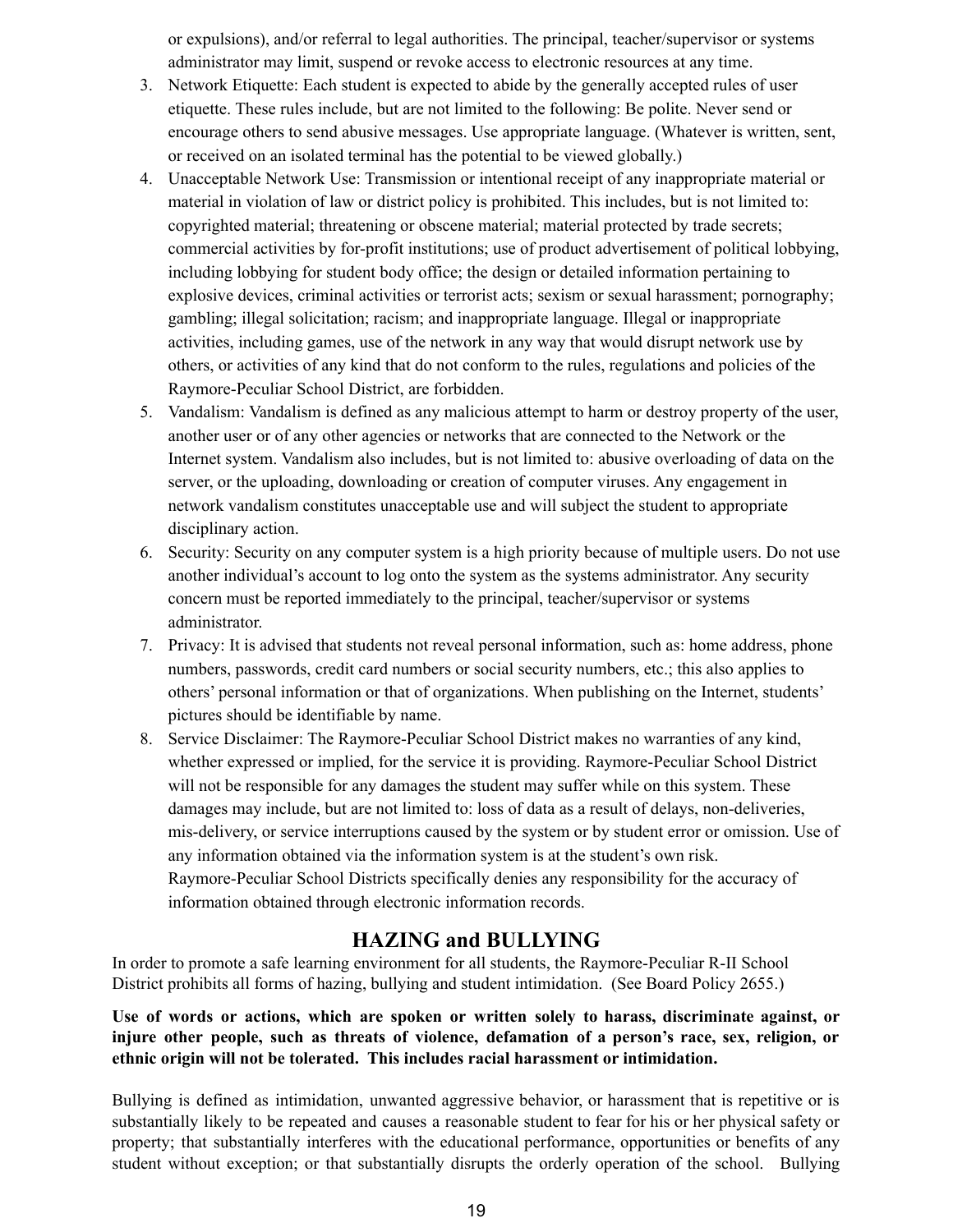includes, but is not limited to: physical actions, including violence, gestures, theft, or property damage; oral, written, or electronic communication, including name-calling, put-downs, extortion, or threats; or threats of reprisal or retaliation for reporting such acts.

Cyberbullying is a form of bullying committed by transmission of a communication including, but not limited to, a message, text, sound or image by means of an electronic device including, but not limited to, a telephone, wireless telephone or other wireless communication device, computer or pager. The district has jurisdiction over cyberbullying that uses the district's technology resources or that originates on district property, at a district activity or on district transportation. Even when cyberbullying does not involve district property, activities or technology resources, the district will impose consequences and discipline for those who engage in cyberbullying if there is a sufficient nexus to the educational environment, the behavior materially and substantially disrupts the educational environment, the communication involves a threat as defined by law, or the district is otherwise allowed by law to address the behavior.

#### **STUDENT DISCIPLINE**

Schools use guidelines set forth in School Board policies 2600-2673 for handling student discipline problems. As stated in board policy, the Student Code of Conduct is designed to foster student responsibility, respect for the rights of others, and to ensure the orderly operations of district schools. Each elementary school follows the BIST behavior program.

In the event of assault, disparaging or demeaning language, disrespectful conduct or speech, disruptive conduct or speech, extortion, false alarms, threats, fighting, sexual harassment, theft, and vandalism, the following actions may be administered by the administration:

**First Offense:** Principal/Student conference, parent contact, in-school suspension, or 1-10 days out-of-school suspension, and documentation in student's discipline record.

**Subsequent Offense:** Principal/Student conference, parent contact, In-school suspension, 1-180 days of out-of-school suspension, or expulsion, and documentation in student's discipline record.

In the event a weapon or weapon look-alike is brought to school, the following steps, in accordance with Missouri's Safe School Act, will be taken:

**First Offense:** Principal/Student conference, parent contact, possible notification of law enforcement officials, in-school suspension (1-10 days), 1-180 days out-of-school suspension or expulsion, and documentation in student's discipline record.

**Subsequent Offense:** 11-180 days of out-of-school suspension, notification of law enforcement officials, and documentation in student's discipline record.

#### **SEARCHES**

The safety of each student and staff member is a top priority for the Ray-Pec School District. When investigating a situation; (in accordance with state statute and Board policy) the district reserves the right to search students, student belongings, student lockers and vehicles on school premises and at any school sponsored event. School administrators also have the legal authority to interview a student, regardless of age with or without the student's legal guardians present. The school administration will attempt to inform legal guardians before the interview if possible or within a reasonable timeframe after the interview as appropriate. (See Board Policy 2150 and 2160.)

# **ILLEGAL DISCRIMINATION AND ANTI-HARASSMENT**

For a complete overview of the Raymore-Peculiar School District's policy on Equal Opportunity, including information about illegal discrimination and anti-harassment, please visit the district website at: *<http://www.raypec.k12.mo.us/>.* (See Board policy 1300.)

# **SAFE SCHOOLS ACT**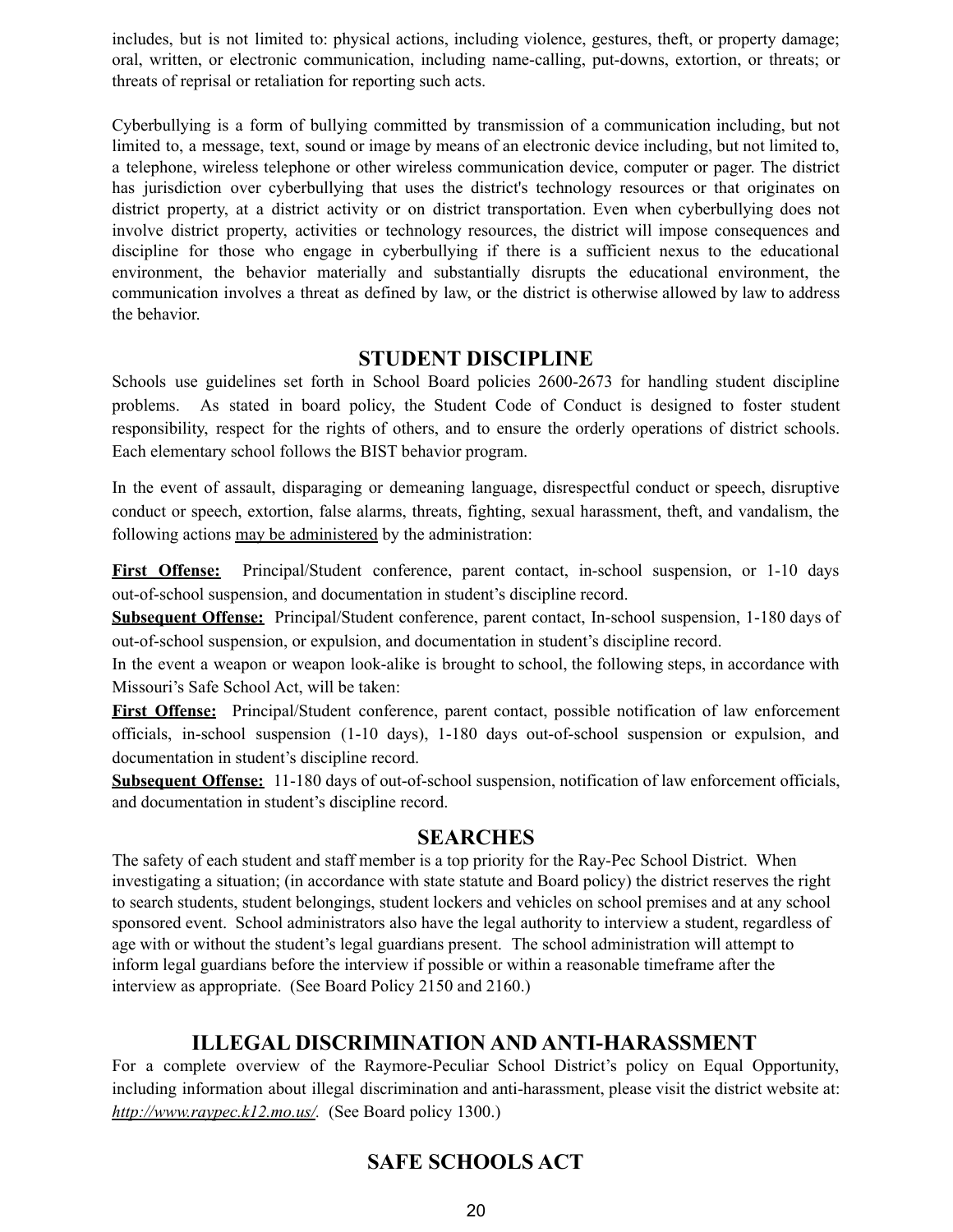In an effort to make the schools safer for Missouri children, the State Legislature enacted what has become known as The Safe Schools Act. Officials are required by this law to report certain specific violations to local law enforcement agencies. Under the same law, certain specific violations alleged to have been committed by a student while not at school will be reported to the Superintendent by law enforcement personnel.

# **PROCESS FOR RESOLVING A CONCERN OR COMPLAINT**

The following steps are to be followed by parents/guardians, students or the public when concerns or complaints arise regarding the operation of the school district that cannot be addressed through other established policies or procedures. (See Board Policy 1480.)

1. Concerns or complaints should first be addressed to the teacher or employee directly involved.

2. Unsettled matters from (1) above or concerns or complaints regarding individual schools should be presented to the principal of the school. The principal will provide a response to the individual raising the complainant within five business days of receiving the complaint or concern unless additional time is necessary to investigate or extenuating circumstances exist.

3. Unsettled matters from (2) above or concerns or complaints regarding the school district in general should be presented to the assistant superintendent or designee. The assistant superintendent or designee will provide a response to the individual voicing the complainant within five business days of receiving the concern or complaint, unless additional time is necessary to investigate or extenuating circumstances exist.

4. Unsettled matters from (3) above or concerns or complaints regarding the school district in general should be presented to the superintendent or designee. The superintendent or designee will provide a response to the individual voicing the complainant within five business days of receiving the concern or complaint, unless additional time is necessary to investigate or extenuating circumstances exist.

5. If the matter cannot be settled satisfactorily by the superintendent or designee, a member of the public may request that the issue be put on the Board agenda, using the process outlined in Board policy. In addition, written comments submitted to the superintendent or the secretary of the Board that are directed to the Board will be provided to the entire Board. The Board is not obligated to address a complaint. If the Board decides to hear the issue, the Board's decision is final. Otherwise, the superintendent's decision on the issue is final.

#### **PUBLIC NOTICE**

All responsible public agencies are required to locate, evaluate, and identify children with disabilities who are under the jurisdiction of the agency, regardless of the severity of the disability, including children attending private schools, children who live outside the district but are attending a private school within the district, highly mobile children, such as migrant and homeless children, children who are wards of the state, and children who are suspected of having a disability and in need of special education even though they are advancing from grade to grade. The Raymore-Peculiar School District assures that it will provide a free, appropriate public education (FAPE) to all eligible children with disabilities between the ages of 3 and 21 under its jurisdiction. Disabilities include autism, deaf/blindness, emotional disorders, hearing impairment and deafness, intellectual disability, multiple disabilities, orthopedic impairment, other health impairments, specific learning disabilities, speech or language impairment, traumatic brain injury, visual impairment/blindness and young child with a developmental delay.

The Raymore-Peculiar School District assures that it will provide information and referral services necessary to assist the State in the implementation of early intervention services for infants and toddlers eligible for the Missouri First Steps program.

The Raymore-Peculiar School District assures that personally identifiable information collected, used, or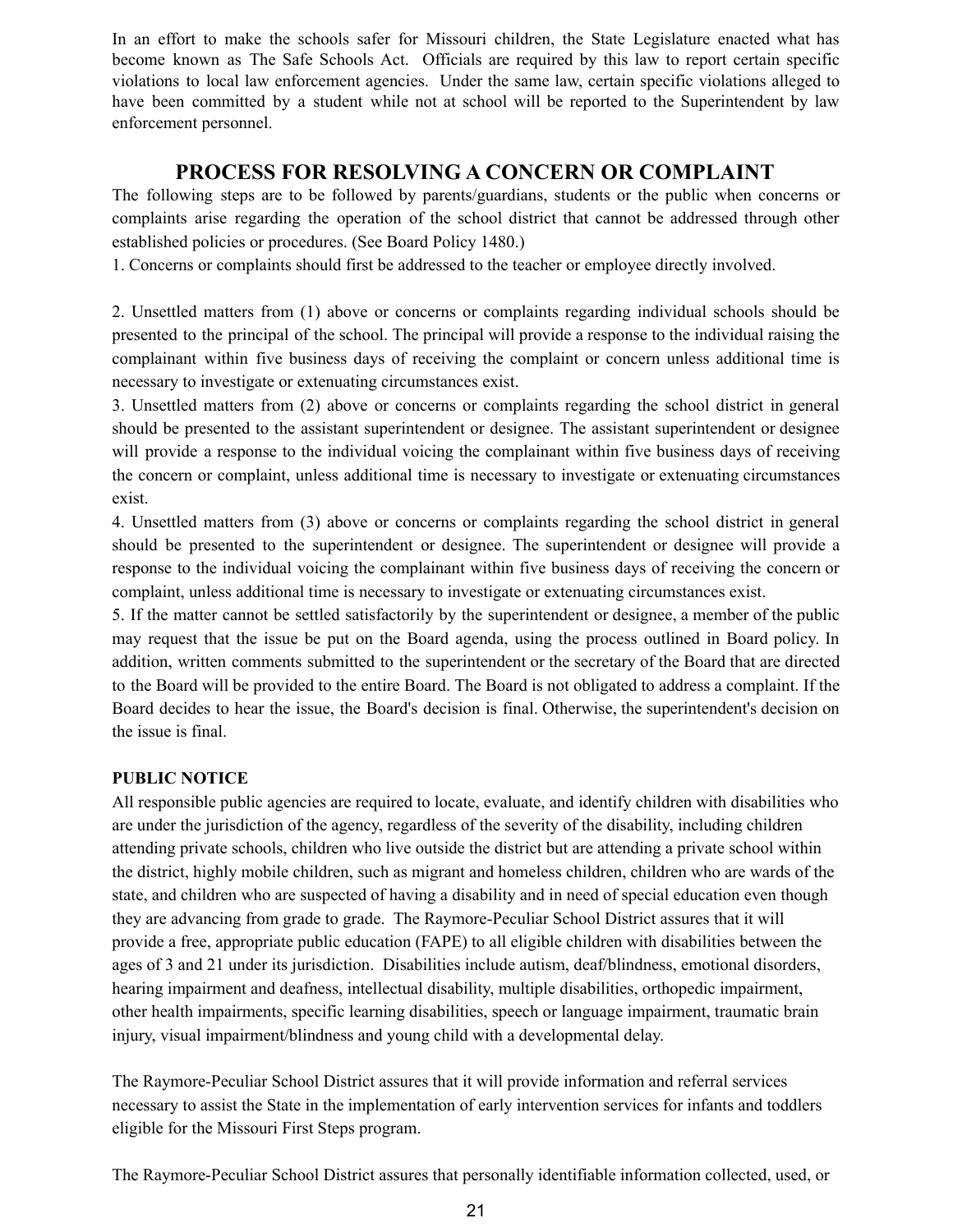maintained by the agency for the purposes of identification, evaluation, placement or provision of FAPE of children with disabilities may be inspected and/or reviewed by their parents/guardians. Parents/guardians may request amendment to the educational record if the parent/guardian believes the record is inaccurate, misleading, or violates the privacy or other rights of their child. Parents have the right to file complaints with the U.S. Department of Education or the Missouri Department of Elementary and Secondary Education concerning alleged failures by the district to meet the requirements of the Family Educational Rights and Privacy Act (FERPA).

The Raymore-Peculiar School District has developed a Local Compliance Plan for the implementation of State Regulations for the Individuals with Disabilities Education Act (IDEA). This plan contains the agency's policies and procedures regarding storage, disclosure to third parties, retention and destruction of personally identifiable information and the agency's assurances that services are provided in compliance with the General Education Provision Act (GEPA). This plan may be reviewed by contacting District office. This notice will be provided in native languages as appropriate.

| <b>August 2022</b><br>17<br>Preview Day<br>22<br>First day of school                                                                                                                                                                                                                                                                                              | <b>September 2022</b><br>Shull is closed, holiday<br>5<br>No School - Staff Collaboration *Care<br>19<br>will be available                                                                                                                                                                                                              |
|-------------------------------------------------------------------------------------------------------------------------------------------------------------------------------------------------------------------------------------------------------------------------------------------------------------------------------------------------------------------|-----------------------------------------------------------------------------------------------------------------------------------------------------------------------------------------------------------------------------------------------------------------------------------------------------------------------------------------|
| October 2022<br>No School - Staff Development *Care<br>3<br>will be available.<br>No School - Staff Collaboration *Care<br>17<br>will be available.<br>Early Release, class ends at 1:30 for PM<br>27<br>session-Conferences *Care will be<br>Available.<br>No School-Conferences *Care will be<br>28<br>Available.<br>No School - *Care will be available.<br>31 | <b>November 2022</b><br>No School - Staff Collaboration *Care<br>$\mathbf{1}$<br>will be available.<br>23-25 Shull is closed, Fall break<br>No School - Staff Collaboration<br>28<br>*Care will be available                                                                                                                            |
|                                                                                                                                                                                                                                                                                                                                                                   |                                                                                                                                                                                                                                                                                                                                         |
| December 2022<br>Early Release, Class ends at 1:30 for<br>22<br>PM session. *Care will be available.<br>23, 26 Shull is closed, holiday<br>27-30 No School-Winter break *Care will be<br>available.                                                                                                                                                               | January 2023<br>Shull is closed, holiday<br>2<br>No School - Winter Break *Care<br>$\overline{3}$<br>will be available<br>$\overline{4}$<br>No School - Staff Work Day *Care<br>will be available.<br>5<br><b>School Resumes</b><br>Shull is closed, holiday<br>16<br>No School - Staff Collaboration<br>30<br>*Care will be available. |

# 2022-2023 Shull ELC Calendar (including early release and closure dates)